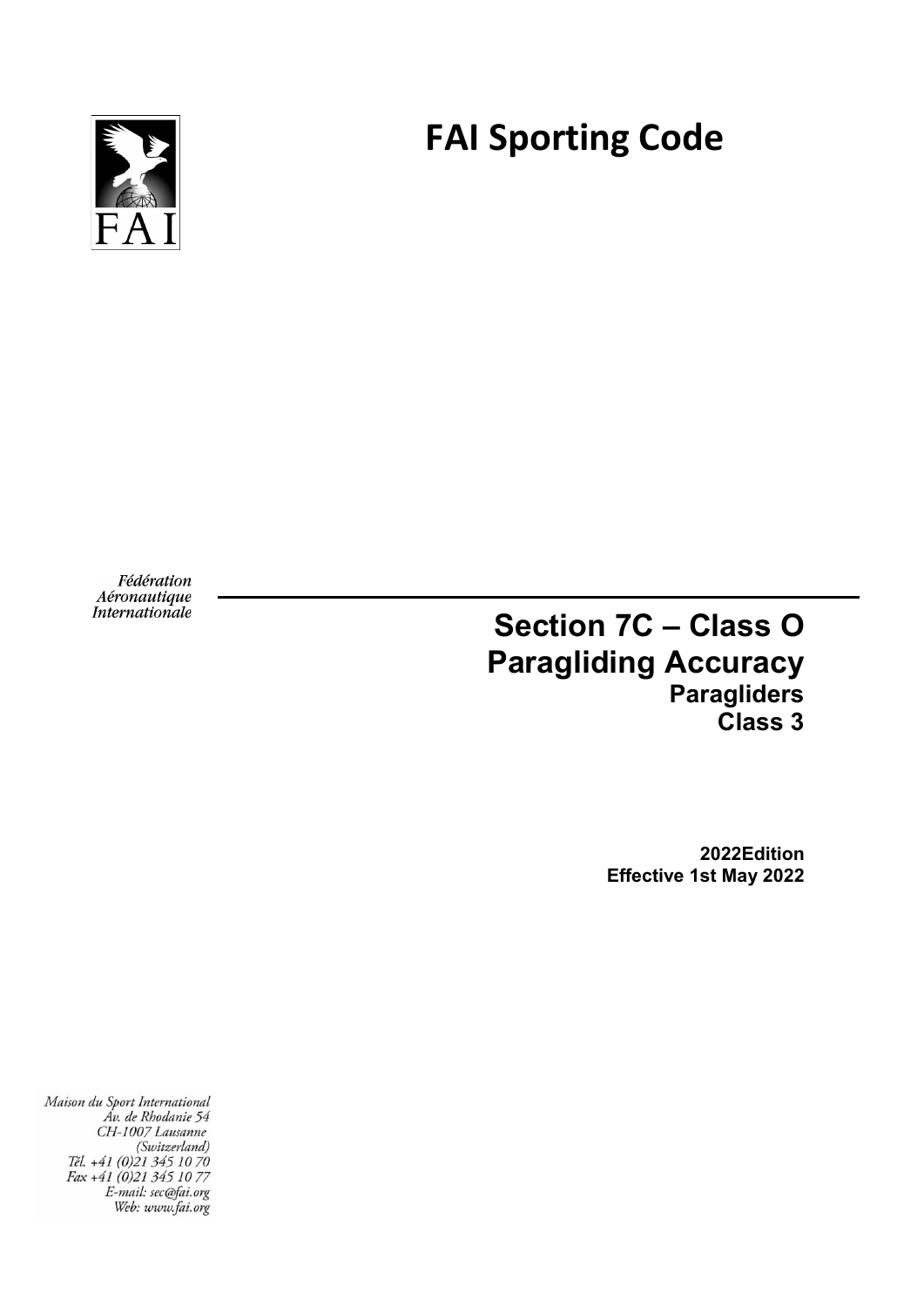#### **FEDERATION AERONAUTIQUE INTERNATIONALE MSI - Avenue de Rhodanie 54 – CH-1007 Lausanne – Switzerland**

#### © Copyright 2022

All rights reserved. Copyright in this document is owned by the Fédération Aéronautique Internationale (FAI). Any person acting on behalf of the FAI or one of its Members is hereby authorised to copy, print, and distribute this document, subject to the following conditions:

- **1. The document may be used for information only and may not be exploited for commercial purposes.**
- **2. Any copy of this document or portion thereof must include this copyright notice.**
- **3. Regulations applicable to air law, air traffic and control in the respective countries are reserved in any event. They must be observed and, where applicable, take precedence over any sport regulations.**

Note that any product, process or technology described in the document may be the subject of other Intellectual Property Rights reserved by the Fédération Aéronautique Internationale or other entities and is not licensed hereunder.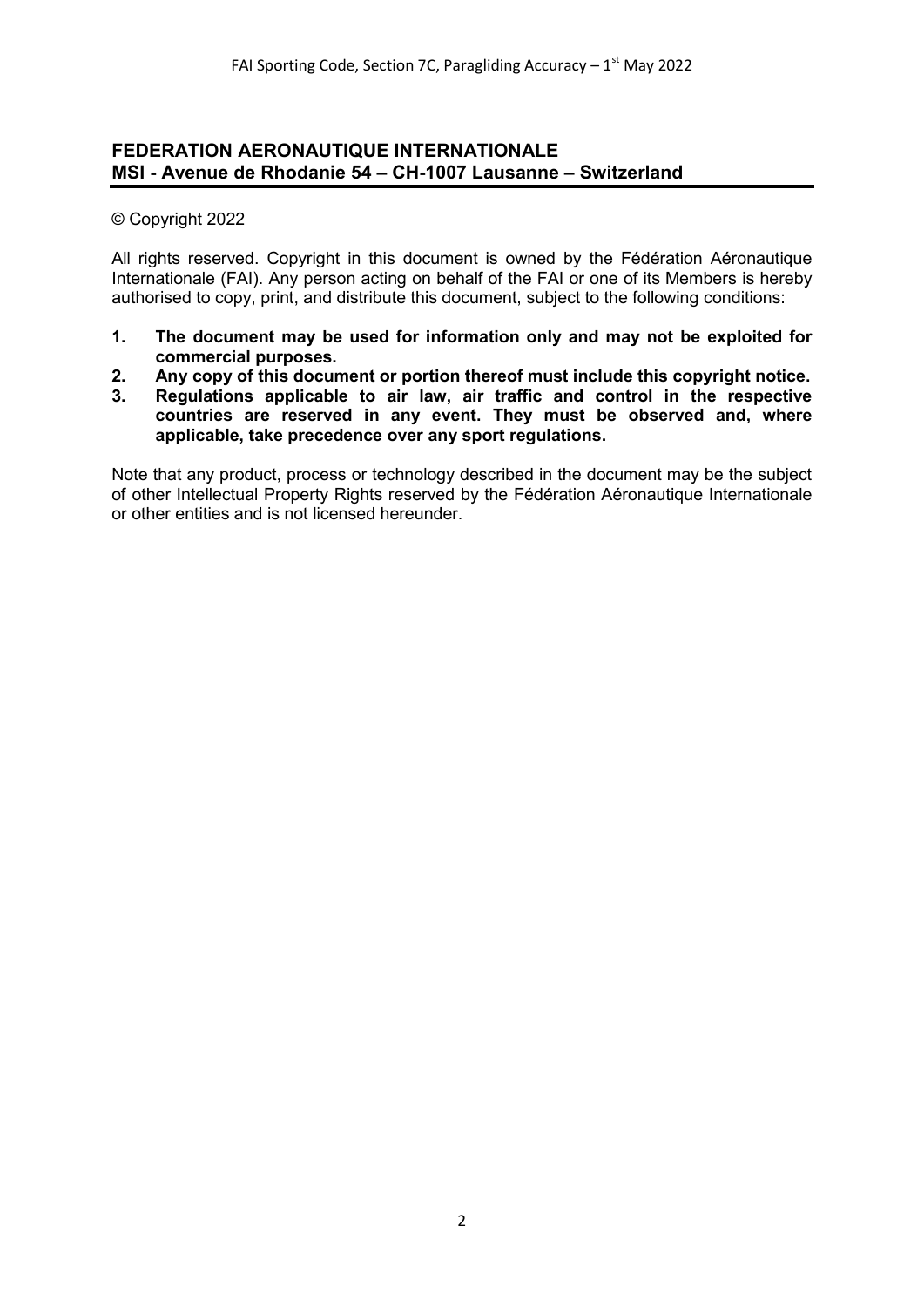## **RIGHTS TO FAI INTERNATIONAL SPORTING EVENTS**

All international sporting events organised wholly or partly under the rules of the Fédération Aéronautique Internationale (FAI) Sporting Code [1](#page-2-0) are termed *FAI International Sporting Events* [2](#page-2-1) . Under the FAI Statutes [3](#page-2-2) , FAI owns and controls all rights relating to FAI International Sporting Events. FAI Members<sup>[4](#page-2-3)</sup> shall, within their national territories<sup>[5](#page-2-4)</sup>, enforce FAI ownership of FAI International Sporting Events and require them to be registered in the FAI Sporting Calendar[6.](#page-2-5)

An event organiser who wishes to exploit rights to any commercial activity at such events shall seek prior agreement with FAI. The rights owned by FAI which may, by agreement, be transferred to event organisers include, but are not limited to advertising at or for FAI events, use of the event name or logo for merchandising purposes and use of any sound, image, program and/or data, whether recorded electronically or otherwise or transmitted in real time. This includes specifically all rights to the use of any material, electronic or other, including software that forms part of any method or system for judging, scoring, performance evaluation or information utilised in any FAI International Sporting Event<sup>[7](#page-2-6)</sup>.

Each FAI Air Sport Commission<sup>[8](#page-2-7)</sup> may negotiate agreements, with FAI Members or other entities authorised by the appropriate FAI Member, for the transfer of all or parts of the rights to any FAI International Sporting Event (except World Air Games events<sup>9</sup>) in the discipline<sup>[10](#page-2-9)</sup>, for which it is responsible  $11$  or waive the rights. Any such agreement or waiver, after approval by the appropriate Air Sport Commission President, shall be signed by FAI Officers<sup>12</sup>.

Any person or legal entity that accepts responsibility for organising an FAI Sporting Event, whether or not by written agreement, in doing so also accepts the proprietary rights of FAI as stated above. Where no transfer of rights has been agreed in writing, FAI shall retain all rights to the event. Regardless of any agreement or transfer of rights, FAI shall have, free of charge for its own archival and/or promotional use, full access to any sound and/or visual images of any FAI Sporting Event. The FAI also reserves the right to arrange at its own expense for any and all parts of any event to be recorded.

 $\overline{\phantom{a}}$ 

<span id="page-2-0"></span><sup>1</sup> FAI Statutes, ..........................................Chapter 1, .......para. 1.6

<span id="page-2-1"></span><sup>2</sup> FAI Sporting Code, Gen. Section, ..........Chapter 4, .......para 4.1.2

<span id="page-2-2"></span><sup>3</sup> FAI Statutes, ..........................................Chapter 1, .......para 1.8.1

<span id="page-2-3"></span><sup>4</sup> FAI Statutes, ..........................................Chapter 2, .......para 2.1.1; 2.4.2; 2.5.2 and 2.7.2

<span id="page-2-4"></span><sup>5</sup> FAI By-Laws, ..........................................Chapter 1, .......para 1.2.1 6 FAI Statutes, ..........................................Chapter 2, .......para 2.4.2.2.5

<span id="page-2-6"></span><span id="page-2-5"></span><sup>7</sup> FAI By-Laws, ..........................................Chapter 1, .......paras 1.2.2 to 1.2.5

<sup>8</sup> FAI Statutes, ..........................................Chapter 5, .......paras 5.1.1, 5.2, 5.2.3 and 5..2.3.3

<span id="page-2-8"></span><span id="page-2-7"></span><sup>9</sup> FAI Sporting Code, Gen. Section, ..........Chapter 4, .......para 4.1.5

<sup>10</sup> FAI Sporting Code, Gen. Section, .........Chapter 2, .......para 2.2.

<span id="page-2-9"></span><sup>11</sup> FAI Statutes, ..........................................Chapter 5, .......para 5.2.3.3.7

<span id="page-2-11"></span><span id="page-2-10"></span><sup>12</sup> FAI Statutes, ..........................................Chapter 6, .......para 6.1.2.1.3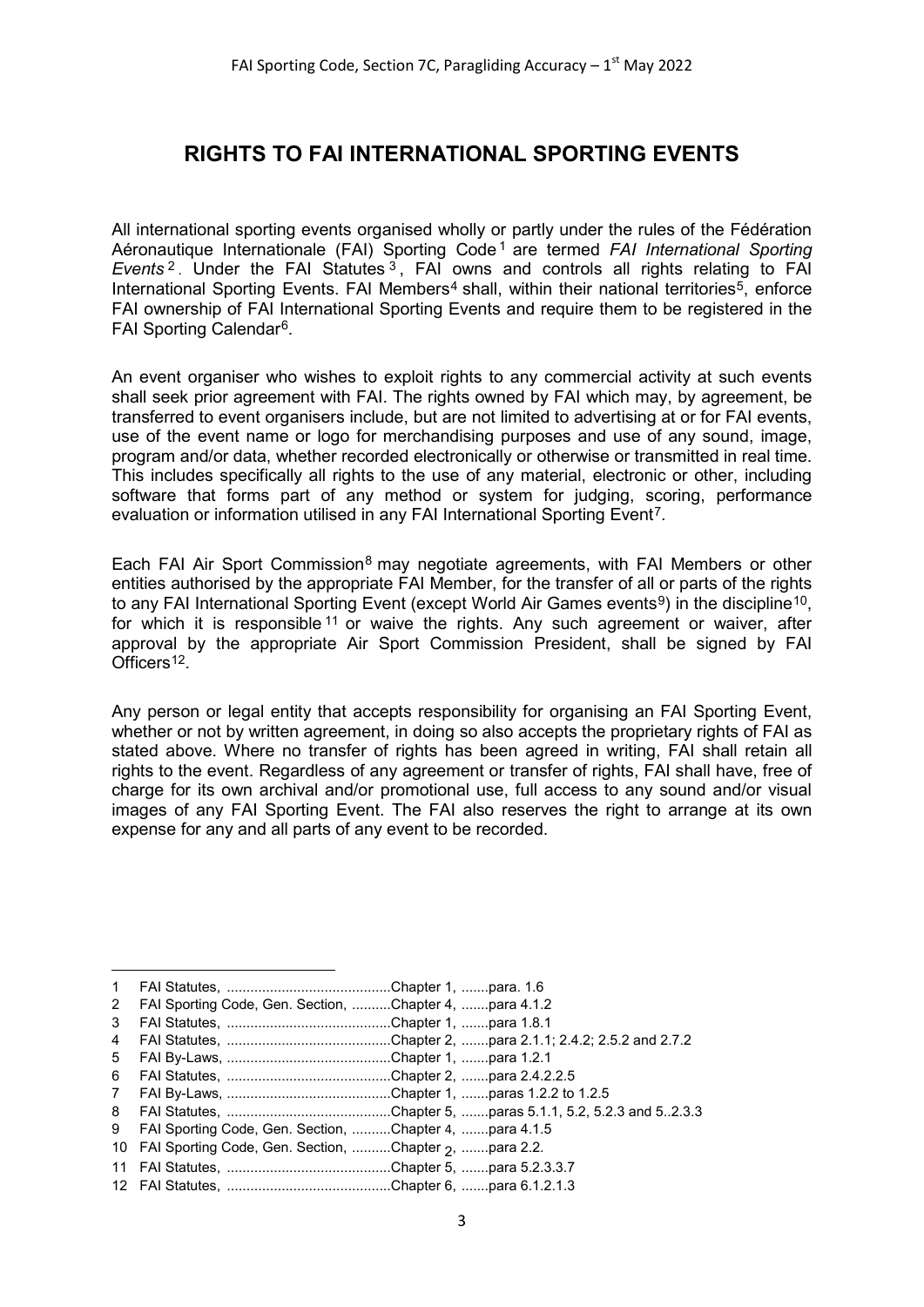#### **Editor's Note:**

The FAI Sporting Code for Hang-Gliding and Paragliding consists of the General Section and Section 7 combined. In cases of doubt, consult the General Section to establish the principles before applying the specific rules which appear in this Section 7.

Hang-gliding and Paragliding are sports in which both men and women participate. Throughout this document the words "he", "him" or "his" are intended to apply equally to either sex unless it is specifically stated otherwise.

Wording: The use of "shall" and "must" implies that the aspect concerned is mandatory; the use of "should" implies a non-mandatory recommendation; "may" indicates what is permitted and "will" indicates what is going to happen. Words implying the singular include the plural and vice versa.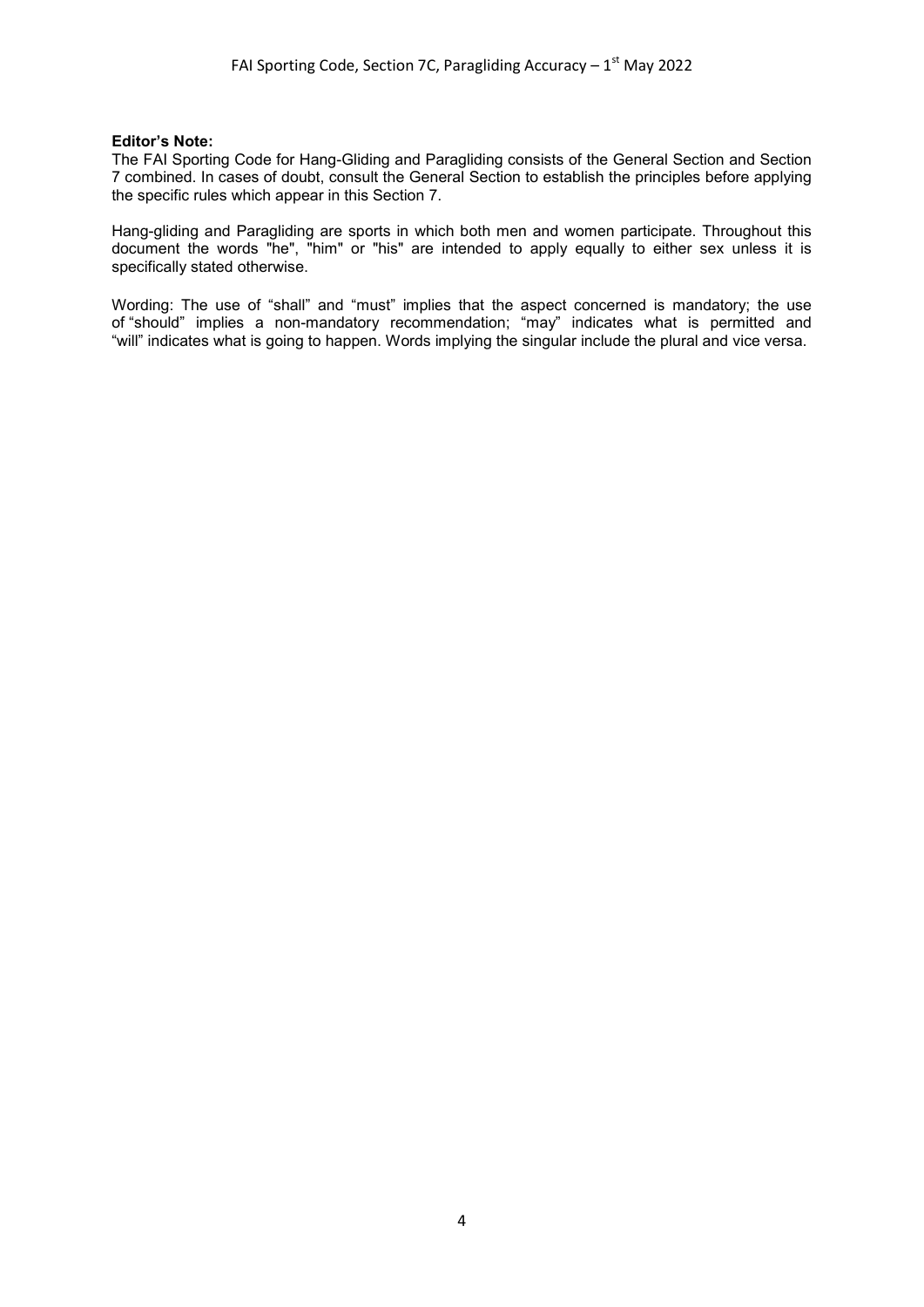# **Table of Contents**

| $\mathbf{1}$   |         |         |  |
|----------------|---------|---------|--|
|                | 1.1     |         |  |
|                | 1.1.1   |         |  |
|                | 1.1.2   |         |  |
|                | 1.1.3   |         |  |
|                | 1.1.4   |         |  |
|                |         | 1.1.4.1 |  |
|                |         | 1.1.4.2 |  |
|                |         | 1.1.4.3 |  |
|                |         | 1.1.4.4 |  |
|                |         | 1.1.4.5 |  |
|                |         | 1.1.4.6 |  |
| $\overline{2}$ |         |         |  |
|                | 2.1     |         |  |
|                | 2.1.1   |         |  |
|                | 2.1.2   |         |  |
|                | 2.2     |         |  |
|                | 2.2.1   |         |  |
|                |         | 2.2.2   |  |
|                |         |         |  |
|                | 2.3     |         |  |
|                | 2.4     |         |  |
|                | 2.5     |         |  |
|                | 2.6     |         |  |
| 3              |         |         |  |
|                | 3.1     |         |  |
|                | 3.2     |         |  |
|                | 3.2.1   |         |  |
|                | 3.2.2   |         |  |
|                | 3.2.2.1 |         |  |
|                |         | 3.2.2.2 |  |
| 3.2.2.3        |         |         |  |
|                | 3.2.3   |         |  |
|                | 3.2.4   |         |  |
|                | 3.2.5   |         |  |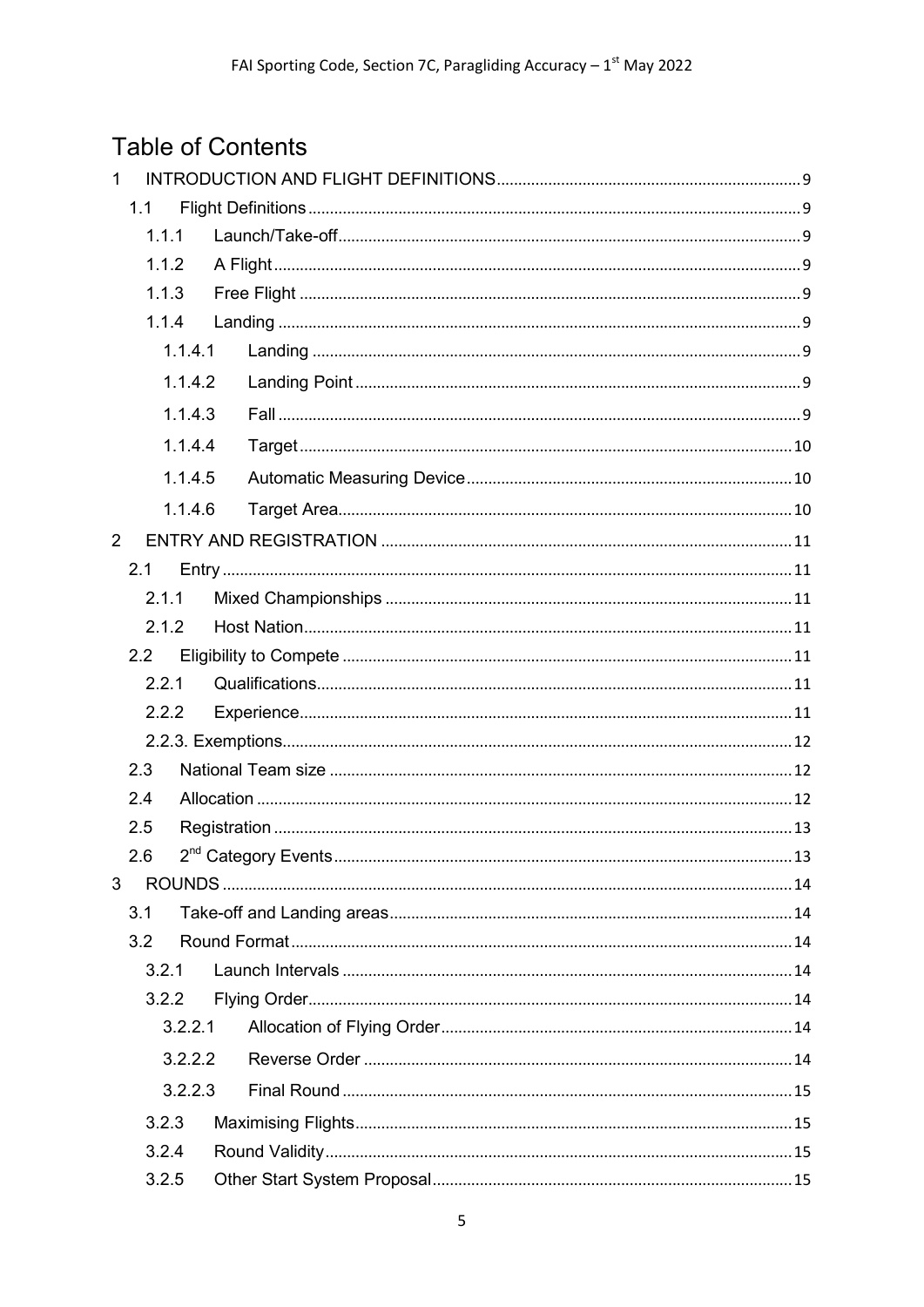|   | 3.3   |  |  |
|---|-------|--|--|
|   | 3.3.1 |  |  |
|   | 3.3.2 |  |  |
|   | 3.3.3 |  |  |
|   | 3.3.4 |  |  |
|   | 3.3.5 |  |  |
|   | 3.3.6 |  |  |
|   | 3.4   |  |  |
|   | 3.4.1 |  |  |
|   | 3.4.2 |  |  |
|   | 3.4.3 |  |  |
|   | 3.4.4 |  |  |
|   | 3.4.5 |  |  |
|   | 3.4.6 |  |  |
|   | 3.5   |  |  |
|   | 3.5.1 |  |  |
|   | 3.5.2 |  |  |
|   | 3.5.3 |  |  |
|   | 3.5.4 |  |  |
|   | 3.5.5 |  |  |
|   | 3.5.6 |  |  |
|   | 3.6   |  |  |
|   | 3.6.1 |  |  |
|   | 3.6.2 |  |  |
|   | 3.6.3 |  |  |
|   | 3.6.4 |  |  |
|   | 3.7   |  |  |
|   | 3.8   |  |  |
| 4 |       |  |  |
|   | 4.1   |  |  |
|   | 4.2   |  |  |
|   | 4.3   |  |  |
|   | 4.4   |  |  |
|   | 4.4.1 |  |  |
|   | 4.4.2 |  |  |
|   | 4.4.3 |  |  |
|   | 4.5   |  |  |
|   | 4.6   |  |  |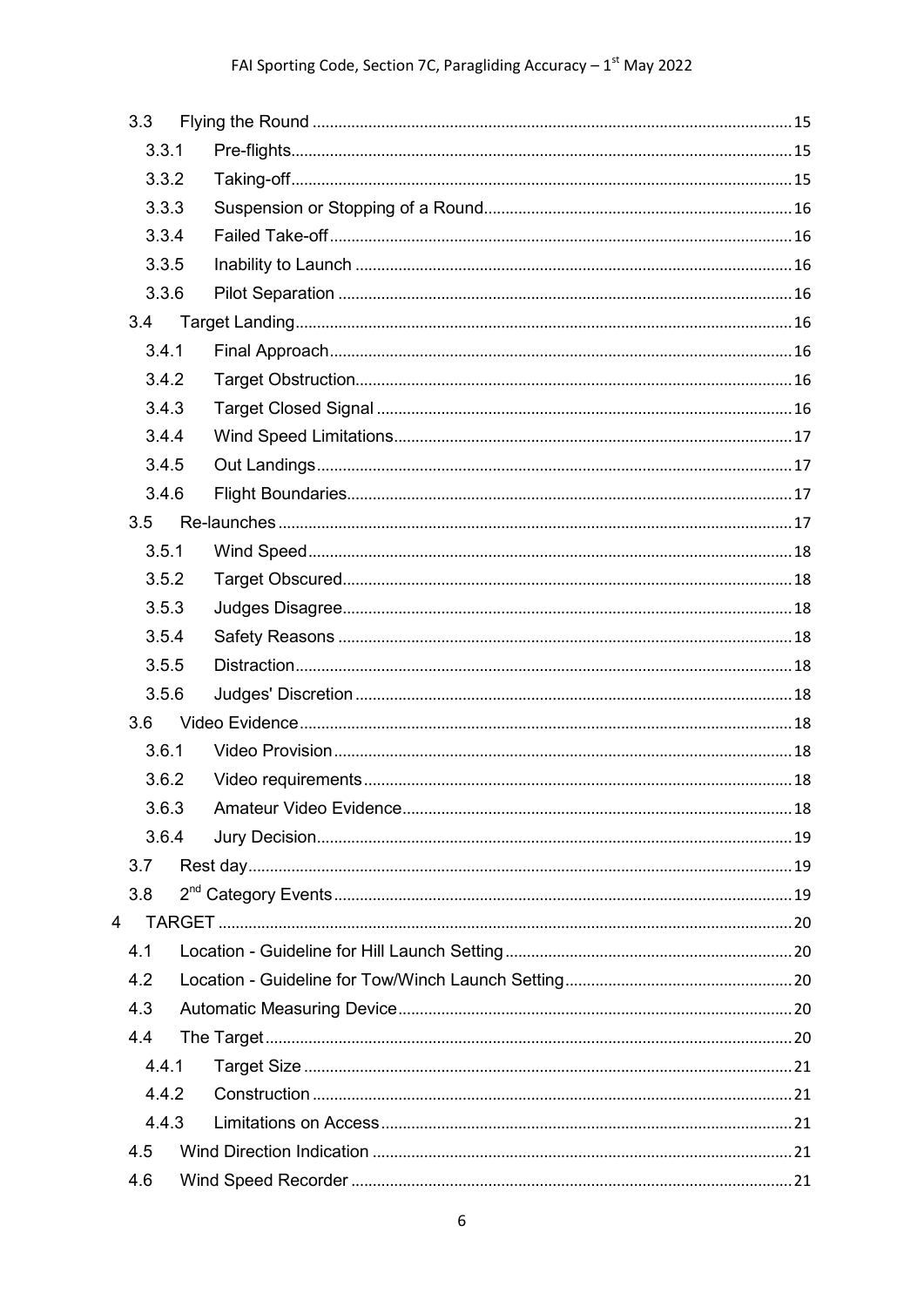|                | 4.7   |         |  |
|----------------|-------|---------|--|
| 5              |       |         |  |
|                | 5.1   |         |  |
|                | 5.2   |         |  |
|                | 5.3   |         |  |
|                | 5.3.1 |         |  |
|                | 5.3.2 |         |  |
|                | 5.4   |         |  |
|                | 5.4.1 |         |  |
|                | 5.4.2 |         |  |
|                | 5.4.3 |         |  |
|                |       | 5.4.3.1 |  |
|                | 5.4.4 |         |  |
|                | 5.4.5 |         |  |
|                |       | 5.4.5.1 |  |
|                |       | 5.4.5.2 |  |
|                | 5.4.6 |         |  |
|                | 5.5   |         |  |
|                | 5.6   |         |  |
| 6              |       |         |  |
|                | 6.1   |         |  |
|                | 6.2   |         |  |
|                | 6.3   |         |  |
|                | 6.4   |         |  |
| $\overline{7}$ |       |         |  |
|                | 7.1   |         |  |
|                | 7.2   |         |  |
|                | 7.3   |         |  |
| 8              |       |         |  |
|                | 8.1   |         |  |
|                | 8.1.1 |         |  |
|                | 8.1.2 |         |  |
| 8.1.3<br>8.1.4 |       |         |  |
|                |       |         |  |
|                | 8.1.5 |         |  |
|                | 8.2   |         |  |
|                | 8.3   |         |  |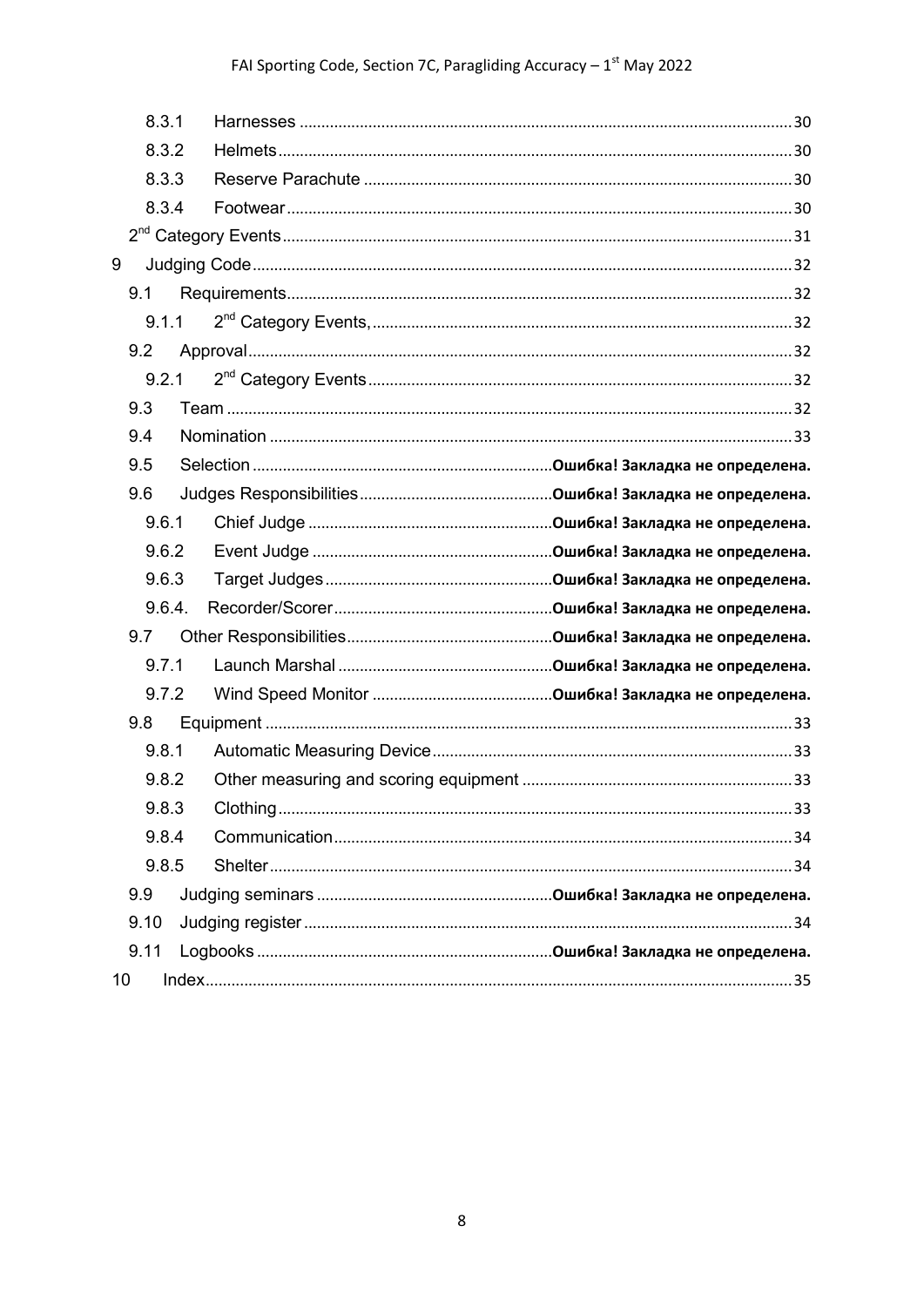## <span id="page-8-0"></span>**1 INTRODUCTION AND FLIGHT DEFINITIONS**

This Section 7C of the FAI Sporting Code, which is dedicated to Paragliding Accuracy Championships, is a subset of 'Section 7 – Common'.This document must therefore be read in conjunction with:

- the Sporting Code General Section,
- Section 7 Common.
- Section 7– Guidelines and Templates,
- Section 7D– Records and Badges.

This document defines rules primarily for 1<sup>st</sup> Category Events.

For  $2^{nd}$  Category events, Section 7 Common 12 requests that rules "shall be based as far as appropriate on those of  $1<sup>st</sup>$  category events". Nevertheless, it is important for some rules to be clearly defined. Therefore, where necessary, this document also defines rules for 2<sup>nd</sup> Category events in specific sub-chapters.

## <span id="page-8-1"></span>*1.1 Flight Definitions*

These definitions take precedence over the ones given in the General Section.Additional definitions relevant to paragliding can be found in the Section 7A Cross Country.

### <span id="page-8-2"></span>**1.1.1 Launch/Take-off**

The point and/or time at which all parts of the paraglider and its crew cease to be in contact with or connected to the ground.

## <span id="page-8-3"></span>**1.1.2 A Flight**

A flight by a paraglider starting at take-off (1.1.1) and ending with the landing (1.1.4.1).

#### <span id="page-8-4"></span>**1.1.3 Free Flight**

That part of a flight, in which the paraglider is not towed, carried or assisted by another aircraft or separate external or jettisonable power source

## <span id="page-8-6"></span><span id="page-8-5"></span>**1.1.4 Landing**

#### **1.1.4.1 Landing**

The point at which a flight is completed when any part of the paraglider pilot, his equipment (excluding speedbar, stirrup or tow yoke), or his wing first touches the ground; including the target, AMD and mat (if used).

#### <span id="page-8-7"></span>**1.1.4.2 Landing Point**

The first point of contact where the pilot lands and which is measured as appropriate.A foot's first point of contact should be identified (heel, side, toe…). In the case of a 'flat footed' contact, or where two points of contact are coincident, the furthest point is deemed the landing point, which is measured and scored.

#### <span id="page-8-8"></span>**1.1.4.3 Fall**

A fall means if any part of the pilot's body (other than his feet) or equipment (excluding the speed system, stirrup or tow yoke) touches the ground before the wing or before the competitor has exited 10m from the target's dead centre disc.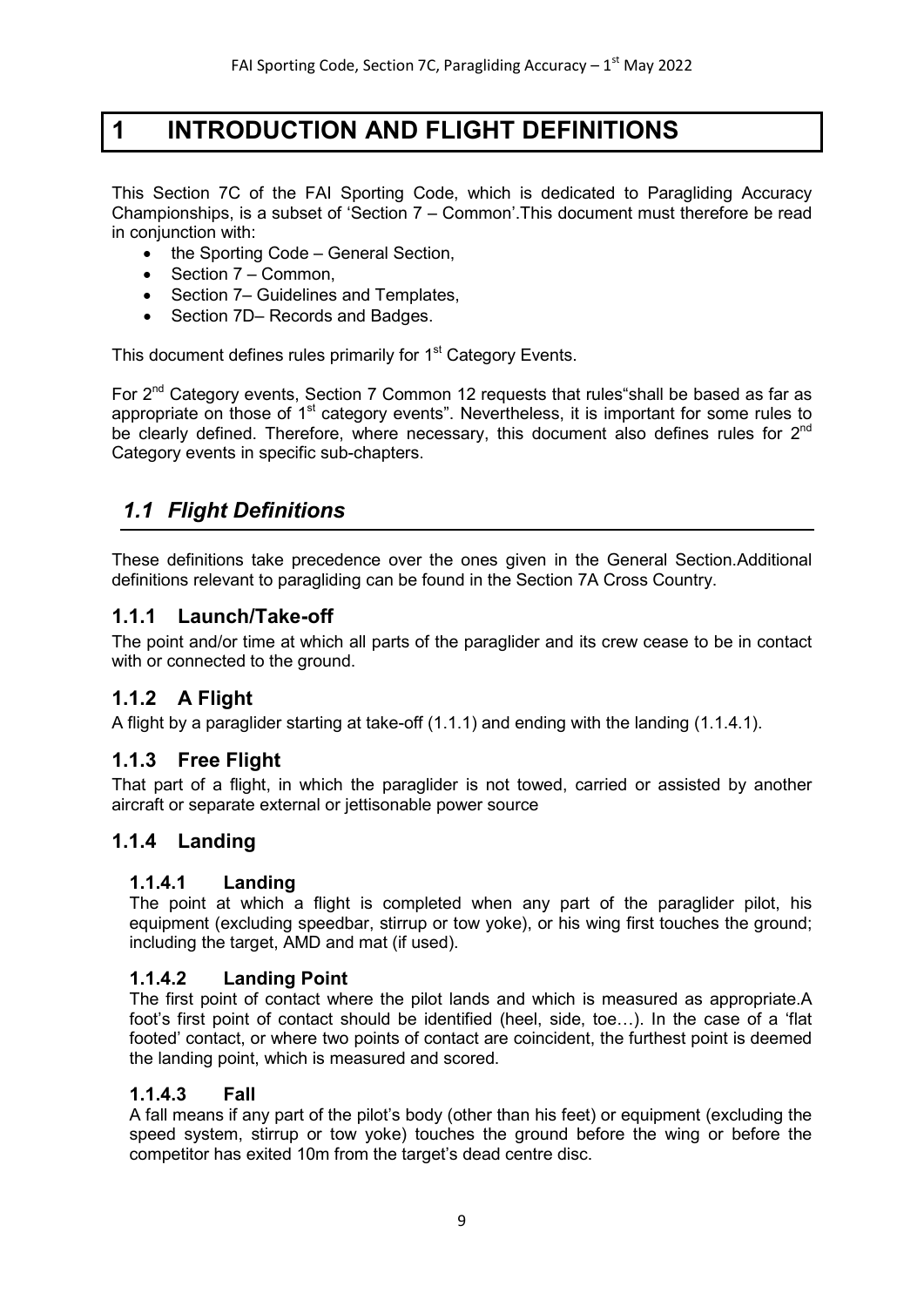## **1.1.4.4 Target**

<span id="page-9-0"></span>The target is a circular zone onto which the pilot aims to land for the purposes of the accuracy competition. It shall be situated on a flat practically horizontal area and represented by a clearly delineated circle with an automatic measuring device located in the centre. See Target as specified in 4.4.

#### <span id="page-9-1"></span>**1.1.4.5 AutomaticMeasuring Device**

An electronic pad, as specified in 5.4.2.

#### <span id="page-9-2"></span>**1.1.4.6 Target Area**

The area surrounding and including the target.It should be clearly delineated with defined access restriction. Within the target area will be wind indicators, judging table, video tripod(s), ambulance, spectator area, etc.The target area should be flat and practically horizontal for a minimum distance of 30m from the AMD.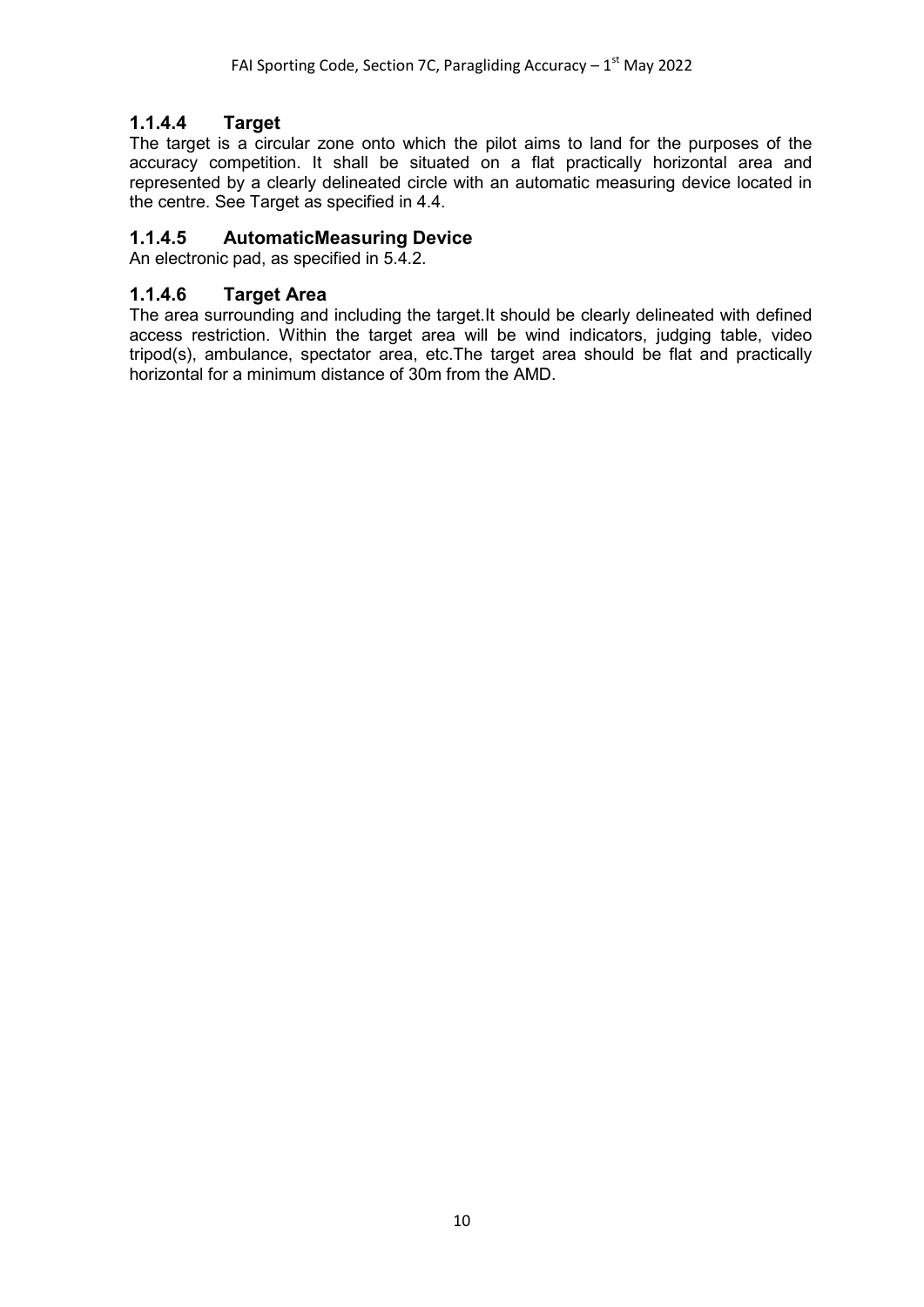## <span id="page-10-0"></span>**2 ENTRYAND REGISTRATION**

## <span id="page-10-1"></span>*2.1 Entry*

The Local Regulations shall state:

The maximum number of pilots who may be accepted in the championship. The maximum number of pilots who may be entered by a NAC.

### <span id="page-10-2"></span>**2.1.1 Mixed Championships**

In World championships, the minimum of places reserved for women shall be 1 per nation. The top 5 female pilots, from 5 different nationalities, as ranked in the WPRS, shall be allowed to enter providing they have their NAC approval and have not been selected for their National team.

In Continental championships, the minimum of places reserved for women from each nation shall be stated in the Local Regulations.

## <span id="page-10-3"></span>**2.1.2 Host Nation**

The host nation shall have the opportunity of entering the same number of pilots as the top nation, except that in mixed championships they may not enter men as substitutes for women.

## <span id="page-10-4"></span>*2.2 Eligibility to Compete*

## <span id="page-10-5"></span>**2.2.1 Qualifications**

Competing pilots must hold a valid pilot's licence or equivalent certificate of competence. This may be either:

- An International Pilot Proficiency Identification (IPPI) Card to Stage 4 standard or,
- If the competitor's country issues paragliding pilot licences, this should be equivalent to IPPI 4.

If the competitor's country does not issue IPPI Card or paragliding pilot licences, the NAC takes the responsibility to send only pilots with the required flying skills. It is reminded that any pilot without sufficient skill can be forbidden to fly by the Meet Director. In this case, expenses including entry fees are not reimbursed.

WPRS ranking may be used for pilot selection to category 1 events.

Winch towing:

Pilots must have documentary proof of paraglider tow launch experience. Either:

- NAC licence or letter specifying tow rating, qualification or experience.
- Flight logbook or certificate signed by organisers of a FAI sanctioned tow launch competition.
- Certificate of completion of a tow training course.

## <span id="page-10-6"></span>**2.2.2 Experience**

Hill launch:

Competitors must have good nil-wind as well as strong wind take-off skills.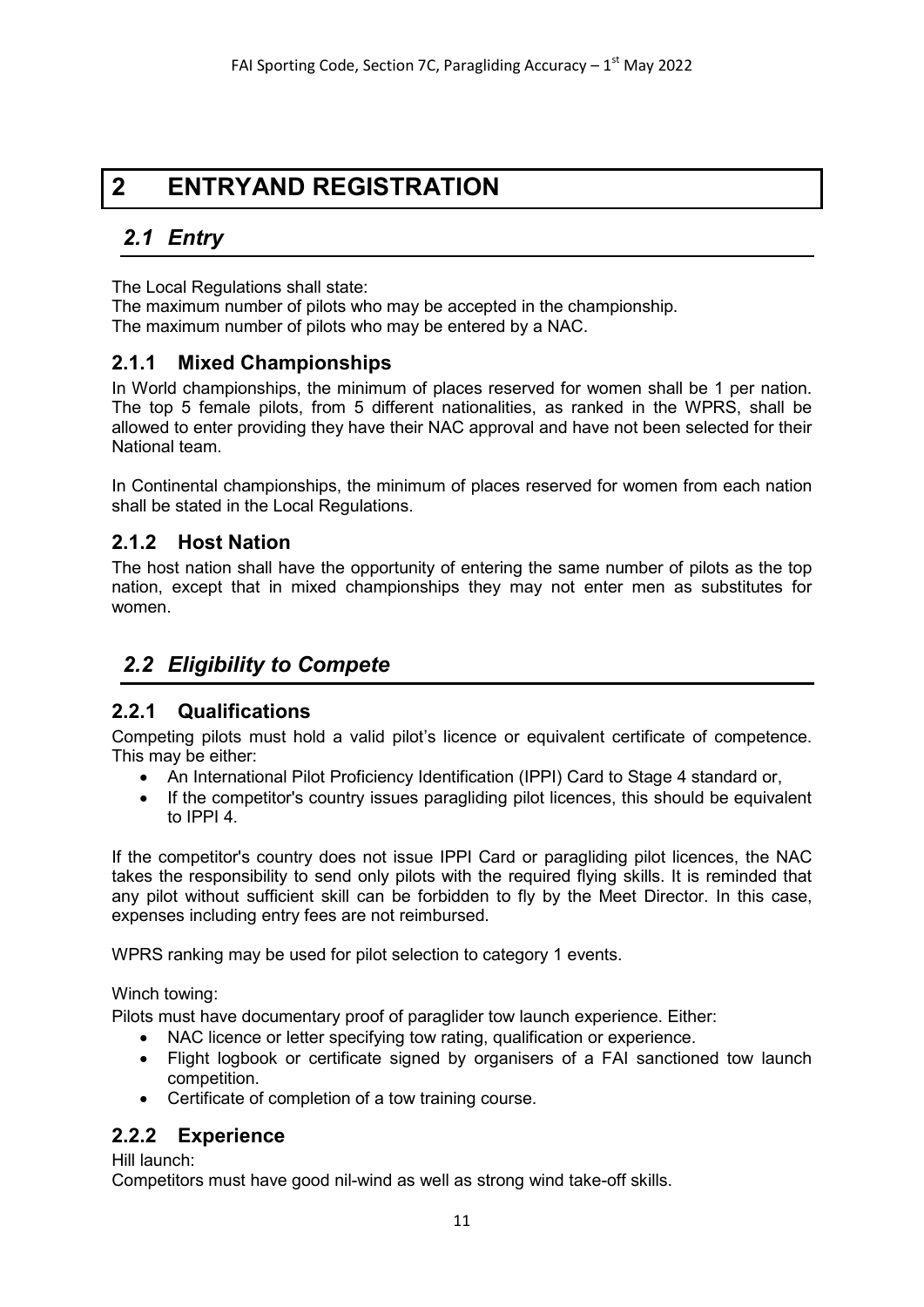Winch towing:

Pilots should be prepared to demonstrate they have sufficient tow launch experience and skills.

## <span id="page-11-0"></span>**2.2.3. Exemptions**

Requesting an exemption is not just another way to be qualified. Exemption to pilot qualification requirements may be given only under exceptional circumstances. For any exemptions, applications must be made by the pilot's NAC, with supporting evidence of the pilot's international competition history. It is the responsibility of the NAC to ensure this is received by the CIVL President at least 60 days before the start of the competition. The list of exempted pilots is published on the organisers' website. When a pilot has competed in a Category 1 event after gaining an exemption, that pilot shall not be eligible for further Category 1 events unless he meets the normal qualification criteria.

## **2.2.4. CIVL Screening Committee**

A Screening Committee, including a Chair-person, is appointed by CIVL Bureau for each championship. It consists of three persons appointed by CIVL Bureau in agreement with the appropriate Committee Chairperson. The Screening Committee shall:

- Review applications for exemptions.
- Request additional information if necessary.
- Make decisions with safety in mind.

The Chairperson conducts the screening, informs NACs, organisers and CIVL President. Before reviewing exemption applications, the Screening Committee will discuss and decide the standard of pilots for whom exemptions may be granted. Such standards may be significantly different from one event to another.

The Screening Committee may modify the exemption form accordingly. The CIVL Steward will ensure that the correct exemption form is available on the organiser's website. The application form must include a clear statement of support from the NAC confirming that it believes that participation in the championship by the pilot will not affect the safety of either that pilot or other participants. Exemption forms which include additional material for consideration may be accepted but any that omit requested information may be rejected.

## <span id="page-11-1"></span>*2.3 National Team size*

If the event is not mixed (i.e. Only men or only women), the team size is defined in the Local Regulations.

If the event is mixed, the team size is defined in the Local Regulations, the team shall include a minimum of one pilot from each sex.

## <span id="page-11-2"></span>*2.4 Allocation*

Places are allocated to nations, one by one, in order from the top nation in the WPRS nation ranking down to the last ranked nation; if any places are still available, the process starts at the top again. The allocation process takes part between three and two months before the start of the event. The local regulations shall state the precise deadlines.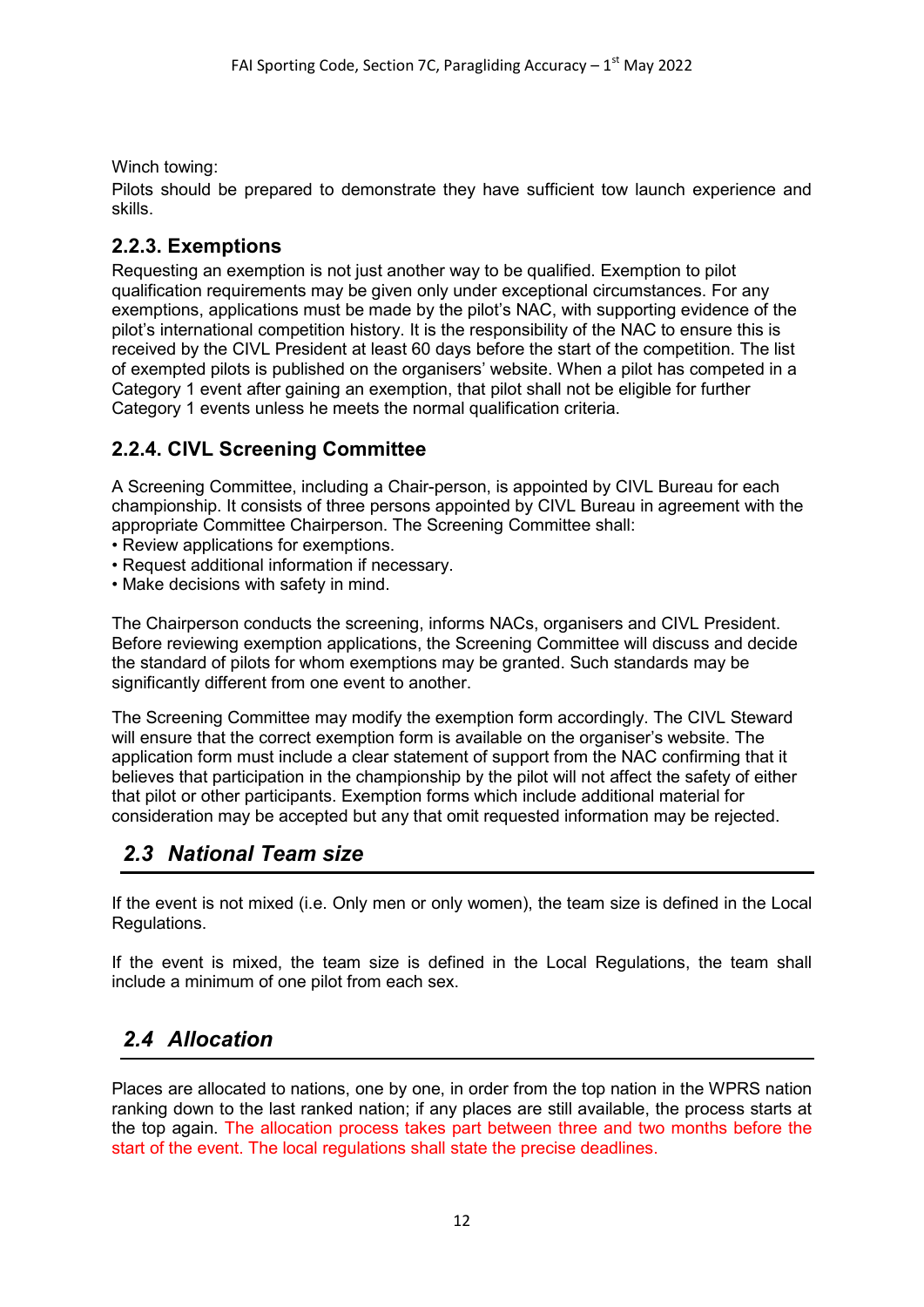After the two-month deadline, available spots may be allocated following the general principle of allocation until 14 days before the start of the event. Between the 14-day deadline and the first pilots' briefing of the first task/round/run, only a missing pilot from a nation can be replaced by another one from the same nation.

The nation ranking for this purpose shall be the WPRS Nation Ranking three calendar months before the championship starts. NACs are recommended to qualify more pilots than needed in case a late substitute is required.

In mixed championships, the places reserved for women are allocated first, then the places for men.

The places allocated to women cannot be filled by men.

## <span id="page-12-0"></span>*2.5 Registration*

Each competitor will be required to present:

- Proof of identity.
- A valid pilot's licence if the pilot's country issues pilot licences.
- Satisfactory evidence of glider and equipment airworthiness.
- Proof of valid insurance as detailed.
- Proof of towing experience if needed.

Each competitor will be requested to sign:

- Waiver declaration (agreement on release of liability).
- Certified glider statement.
- Entry form.

## <span id="page-12-1"></span>*2.6 2nd Category Events*

The above sub-chapters are mandatory in 2nd Category Events: 2.2 (less2.2.3. and 2.2.4) 2.5

Category 2 events that are being run as a Category 1 test event should be run as far as practicable to Category 1 requirements.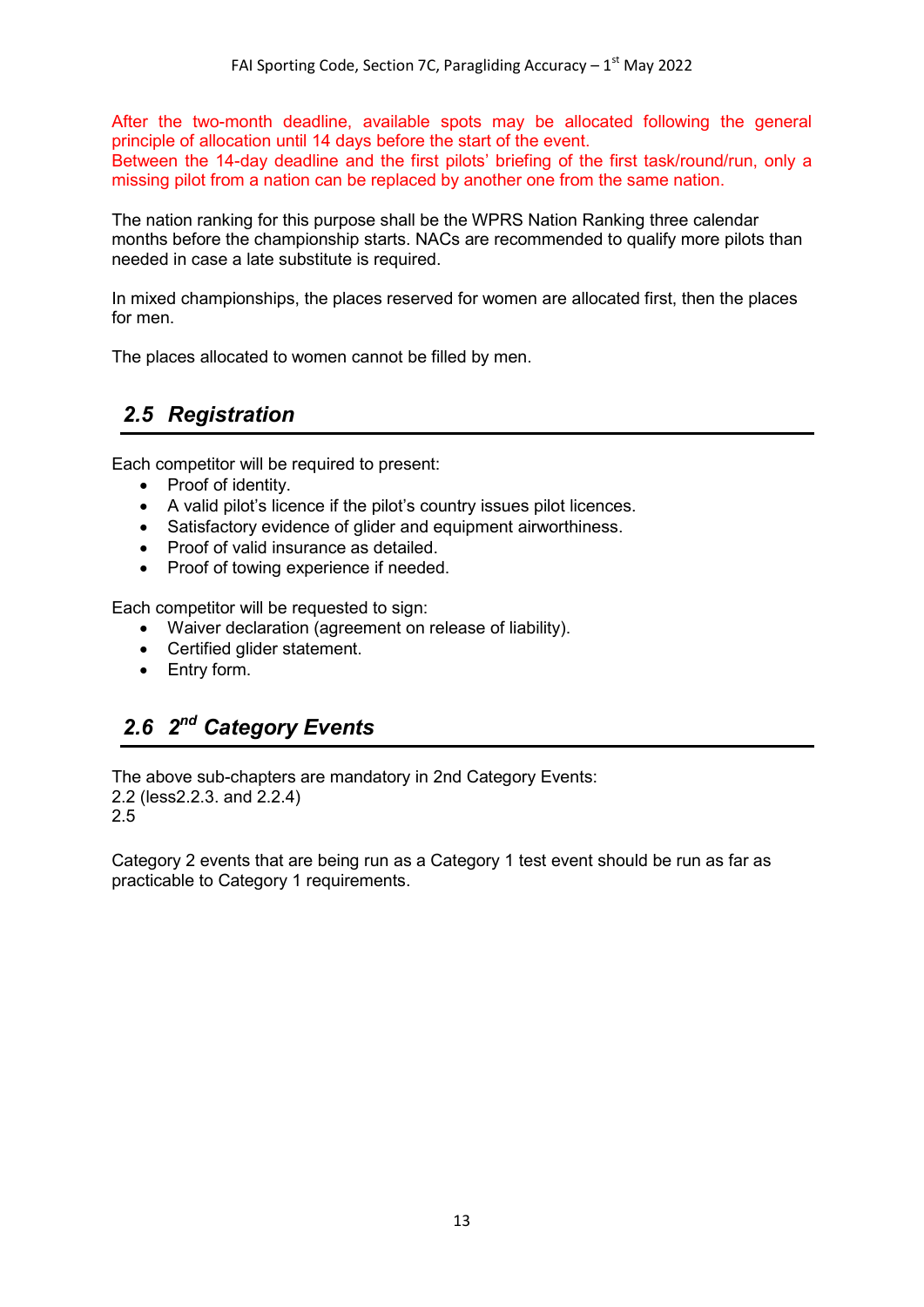## <span id="page-13-0"></span>**3 ROUNDS**

## <span id="page-13-1"></span>*3.1 Take-offand Landing areas*

The main take-offsand landing areas must be described precisely on the competition website.

The Local Regulations must give the GPS references of these sites.

Competition website should include as a minimum:

- Hill launch: List site names, location, altitude, size of launch/preparation area, distance to/height above landing field, minimum time to drive to take-off from landing area, optional/emergency landing sites, wind directions etc. Alternative sites.
- Winch launch: List site/airfield name, location, size, layout, number/type of tow or winch systems and ancillary equipment required (quick release system, tensiometer, weak links etc.).Minimum/typical tow height, target size and location options, wind directions. Requirement for pilots to have a tow release for their own use. (Refer Equipment Checks 8.1.5)
- Maps etc. if appropriate.

## <span id="page-13-2"></span>*3.2 Round Format*

#### <span id="page-13-3"></span>**3.2.1 Launch Intervals**

Pilots will be launched at timed intervals to ensure adequate separation during final approach and landing, according to the conditions.The launch intervalshould be 1.5 minutes between pilots (unless specified by the Local Regulations)but may be adjusted as appropriate by the Launch Marshal.

## <span id="page-13-5"></span><span id="page-13-4"></span>**3.2.2 Flying Order**

#### **3.2.2.1 Allocation of Flying Order**

Pilots should take-off in a scheduled order. At registration, the Team Leader will confirm the team and the flying order of his team members. The team members will be allocated a flying order number 1, 2, 3 etc. At the start of the competition, teams will be drawn at random to determine the team flying order. Then, all the number 1s from each team fly first, followed by number 2s, 3s etc.Each competitor will then be given their individual contestant number.

#### <span id="page-13-6"></span>**3.2.2.2 Reverse Order**

The Meet Director may choose to start any round, after the first round, with pilots launching in reverse order of their current competition position, providing it is announced to all pilots such that they can travel to the take-off area in sufficient time to prepare.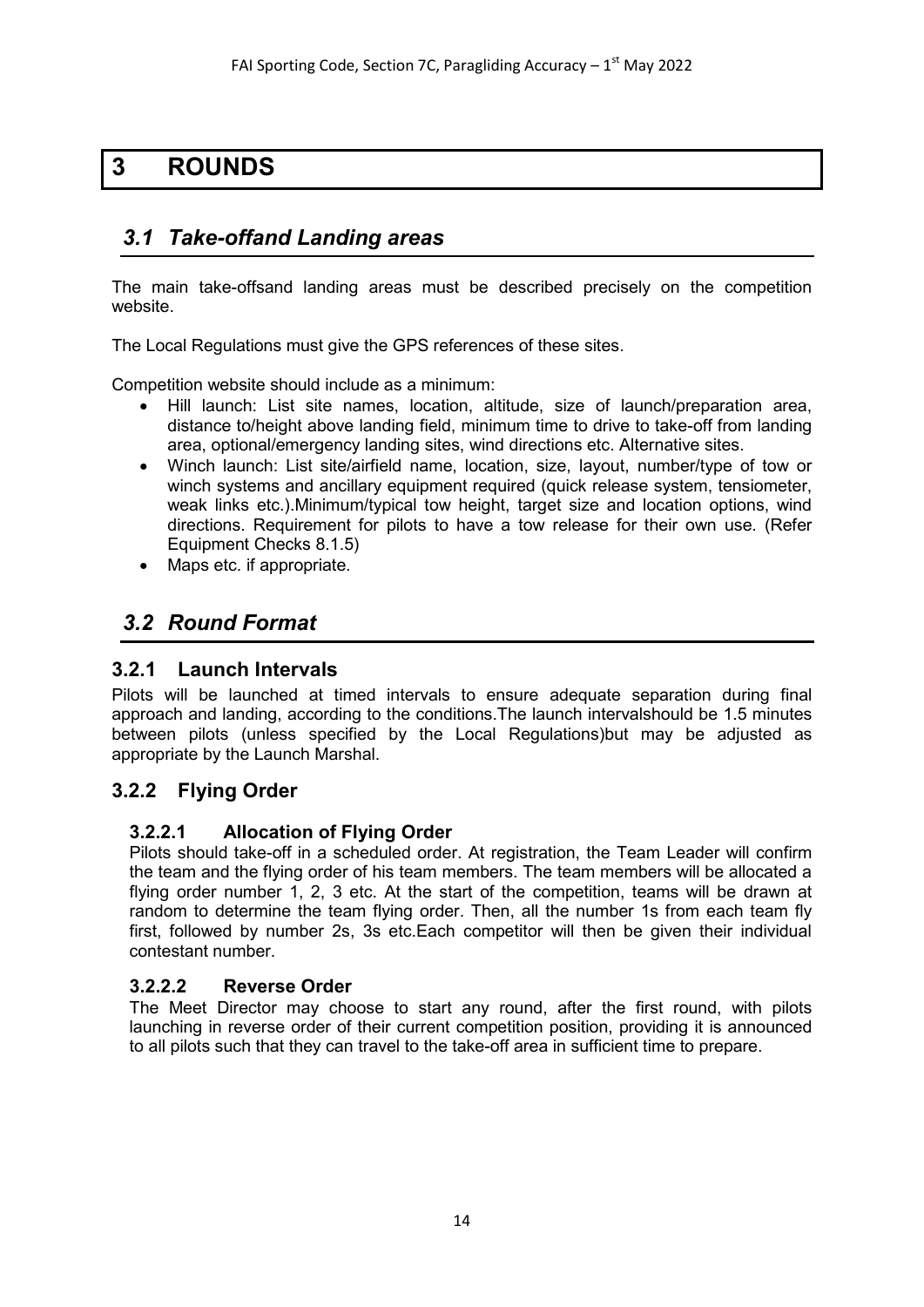## **3.2.2.3 Final Round**

<span id="page-14-0"></span>When the MeetDirector calls the final round (which may be either round 12 or an earlier round if, due to time constraints, the Meet Director declares in advance that this will be the final round of the competition), pilots shall launch in reverse order of their current competition position. If the final round, as declared by the Meet Director, cannot be completed, then the previous round will become the final round even though it was not carried out in reverse order.

## <span id="page-14-1"></span>**3.2.3 Maximising Flights**

Meet Directors are encouraged to maximise the number of flights per day and may decide to start a new round even though it will not be possible to complete the round that day.

## <span id="page-14-2"></span>**3.2.4 Round Validity**

To count as a championship round, all competitors shall have been given the opportunity to have one valid competition flight in that round. The results obtained in any round will count towards individual and team scores only when a round has been completed (i.e. when all of the competitors have received a score or a penalty).In the event of a break in the competition in the middle of a round, the competition will be resumed from where it left off.

## <span id="page-14-3"></span>**3.2.5 Other Start System Proposal**

A new start system may be used, provided that the system has been used successfully in at least one competition of similar size to the event for which the bid is being made. The Competition Organiser shall produce his proposals in detail before acceptance of his bid.

## **3.2.6. Suspending a round**

If more than one take-off method or flying site (including target location) is used, a round can be suspended if it cannot be completed. The next round with another take-off method/location will start from pilot number 1. The suspended round will continue when the weather allows and from the first pilot who could not fly the round which was suspended.

## <span id="page-14-4"></span>*3.3 Flying the Round*

Pilots shall follow any flight course recommendations provided at the briefing and not delay their approach unnecessarily. However, competitors need to maintain good pilot separation (see 3.3.6) while not putting at risk their chances of reaching the landing area with sufficient height to make a considered target approach.

## <span id="page-14-5"></span>**3.3.1 Pre-flights**

At the beginning of each day's competition flights, assessment flights shall be made by at least one pre-flier who shall attempt to land on the target to demonstrate to officials and the competitors that the target can be readily reached and environmental conditions are suitable and safe. Pre-fliers shall beexperienced in accuracy flying and use a paraglider that is of similar performance as the majority of paragliders in the competition. The pre-fliers shall not be pilots in the competition.

## <span id="page-14-6"></span>**3.3.2 Taking-off**

Competitors must fly in the published flying order according to their contestant numbers, unless they have prior permission from the Launch Marshal or Meet Director. Such permissions may be granted, for example, when a pilot's re-flight is required to complete an earlier round. The Launch Marshal may deem that the launch sequence should be temporarily adjusted dependent on local conditions and/or individual wing performance.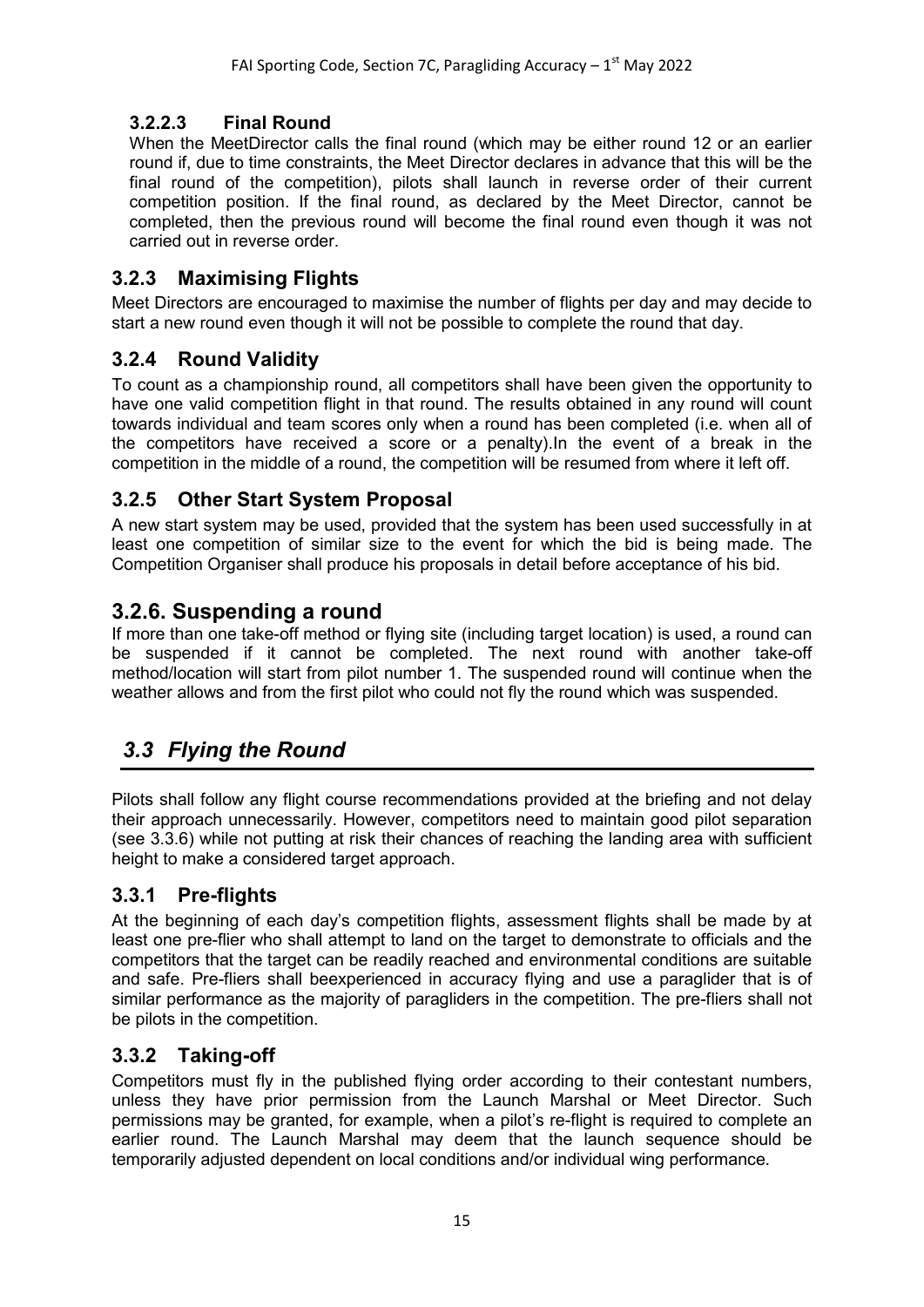Competitors who are not ready to fly in the established flying order when called forward by the Launch Marshal or those who launch without the Launch Marshal's permission, will be liable to a maximum score penalty in lieu of their score for that round.

## <span id="page-15-0"></span>**3.3.3 Suspension or Stopping of a Round**

The MeetDirector may suspend launching if conditions become unsuitable or unsafe. When the launch window is re-opened, the round will normally continue from where it had been stopped. After a significant period of stand-down if there is a significant change in flying conditions, or as stated by the MeetDirector or Safety Director, a pre-flier will launch first.

## <span id="page-15-1"></span>**3.3.4 Failed Take-off**

In the event of a failed take-off or a safety problem after take-off, which results in a landing at take-off or away from the target, the pilot will be eligible for a re-launch for that round.

## <span id="page-15-2"></span>**3.3.5 Inability to Launch**

If a pilot appears unable to launch safely in wind and weather conditions that fall within the operating limits, they may be temporarily stood down or permanently withdrawn from the competition. This decision can be taken by the MeetDirector after consultation with the Steward.

### <span id="page-15-3"></span>**3.3.6 Pilot Separation**

Pilots flying shall separate themselves by height to ensure safe and unobscured landing at the target. Overtaking at low altitude above the target (AGL) is not allowed and may lead to maximum score penalty;it may be regarded as dangerous flying (S7C 6.3or Common Section 7 – 9.1.2).

## <span id="page-15-4"></span>*3.4 Target Landing*

**Tow launch:** Competitors should be afforded a fair attempt at a target landing.However, pilots must ensure they release at a point where they have sufficient opportunity to reach the target area directly from tow release to make a considered final approach to the target.

**Hill launch:** Competitors should be afforded a fair attempt at a target landing.They should have sufficient opportunity during the flight to reach the target area directly from launch to make a considered final approach to the target.

#### <span id="page-15-5"></span>**3.4.1 Final Approach**

The competitor is deemed to have started the final approach when, having turned to face the target, the Event Judge considers that the competitor has made his final commitment to making an approach to the target and is not expecting to have to make any significant changes of direction. Any further manoeuvres undertaken by the competitor from this position will not detract from the above factor.

## <span id="page-15-6"></span>**3.4.2 Target Obstruction**

The competitor is entitled to unobstructed visibility of the target during the final approach.

## <span id="page-15-7"></span>**3.4.3 Target Closed Signal**

When the target it is closed for safety reasons, take-offs must be stopped, an official on the target will clearly wave a red signal flag and the electronic pad is covered. Pilots in the air must fly away from the target when this official signal is shown.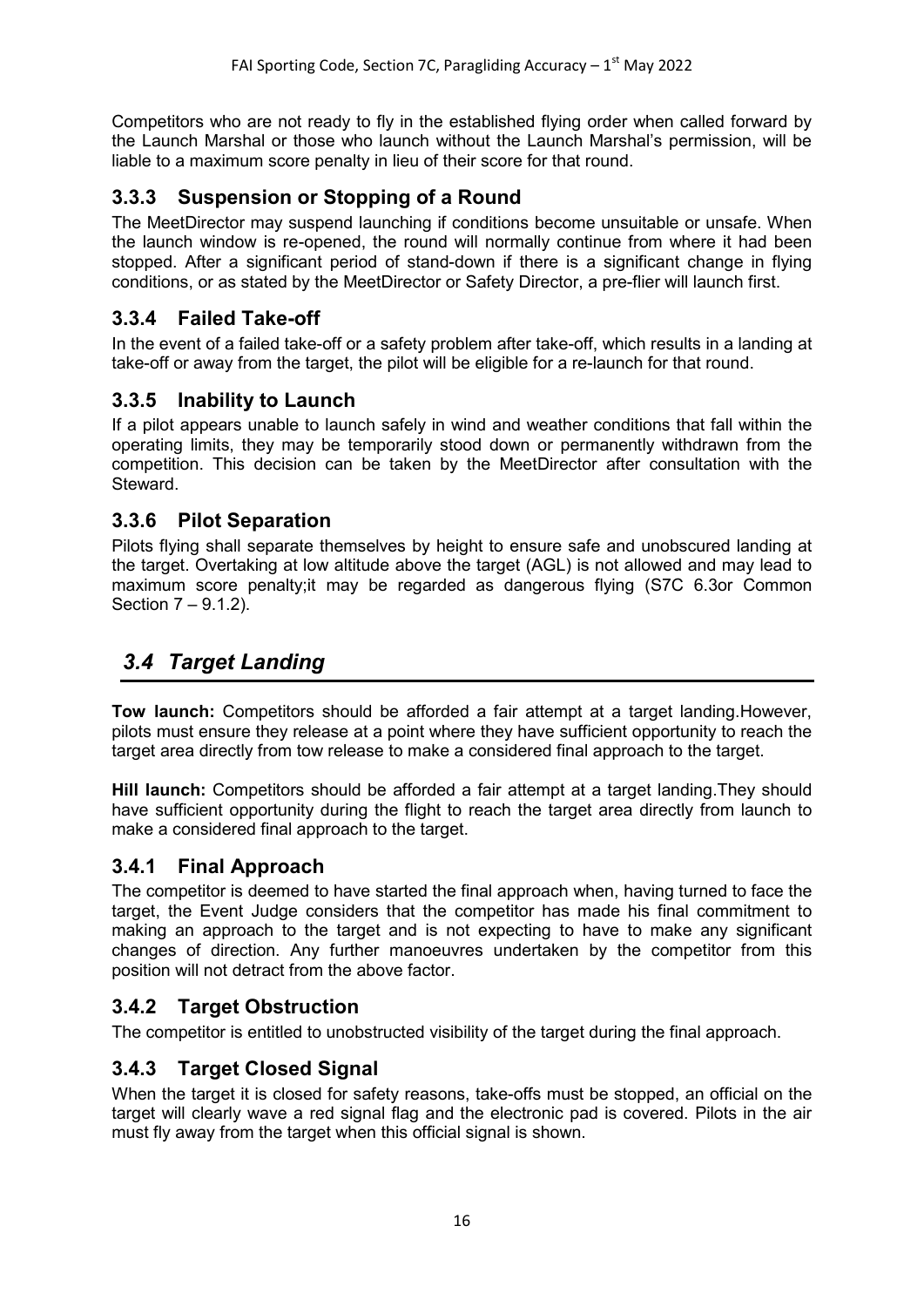## **3.4.4 Wind Speed Limitations**

<span id="page-16-0"></span>The maximum permitted wind speed,as measured in the target area during the final 30 seconds of a competitor's flight,is 6.0 metres per second(m/s) and will be specific to the target location. The maximum wind speed can be raised to 7 m/s ifit is safe for the flying site and announced in the Local Regulations.

If the limit is exceeded, the pilot will automatically be offered a re-launch. If the wind speed exceeds the stated limit at the target area, consistently during consecutive competition flights, the Meet Director should consider halting the competition until the wind has eased sufficiently.

The wind speed shall be visible at the landing area.

The upper winds, which are not measurable, and the winds at the launch point are not taken into consideration, except for matters of flight safety.

#### <span id="page-16-1"></span>**3.4.5 Out Landings**

Any pilot landing outside the target area must report to the Judging Team as soon as possible.Failure to do so may invalidate any claim for a re-flight.

#### <span id="page-16-2"></span>**3.4.6 Flight Boundaries**

The Competition Organiser shall specify in the Local Regulationsor at briefings, controlled airspace or other areas where flights by competing gliders are prohibited or restricted. Such areas shall be precisely marked on published maps.

## <span id="page-16-3"></span>*3.5 Re-launches*

A competitor may only request a re-launch following a disputed flight by applying to the Chief Judge/Event Judge at the target before signing for his score.

The competitor must register his request for re-launch with the Recorderbefore communicating with any other person (with the exception of the Chief and Event Judges).

The Chief or Event Judge may postpone a decision on a re-launch request for up to 15 minutes to be able to consult the judging team and (if Chief Judge or Event Judge so decide) video evidence.

At the time a re-launch is awarded the competitor's score for the disputed flight will be cancelled.

The reason of a re-launch shall be announced to the pilots and the public.

Re-launches shall take place as soon as possible during the current round or the subsequent round.

If a re-launch is not awarded and the pilot refuses to sign for the score this will be deemed to be a complaint and the time at which the complaint arose will be recorded and notified to the pilot. Refer to Complaints and Protests at paragraph 7.

A re-launch may be awarded only for the following reasons: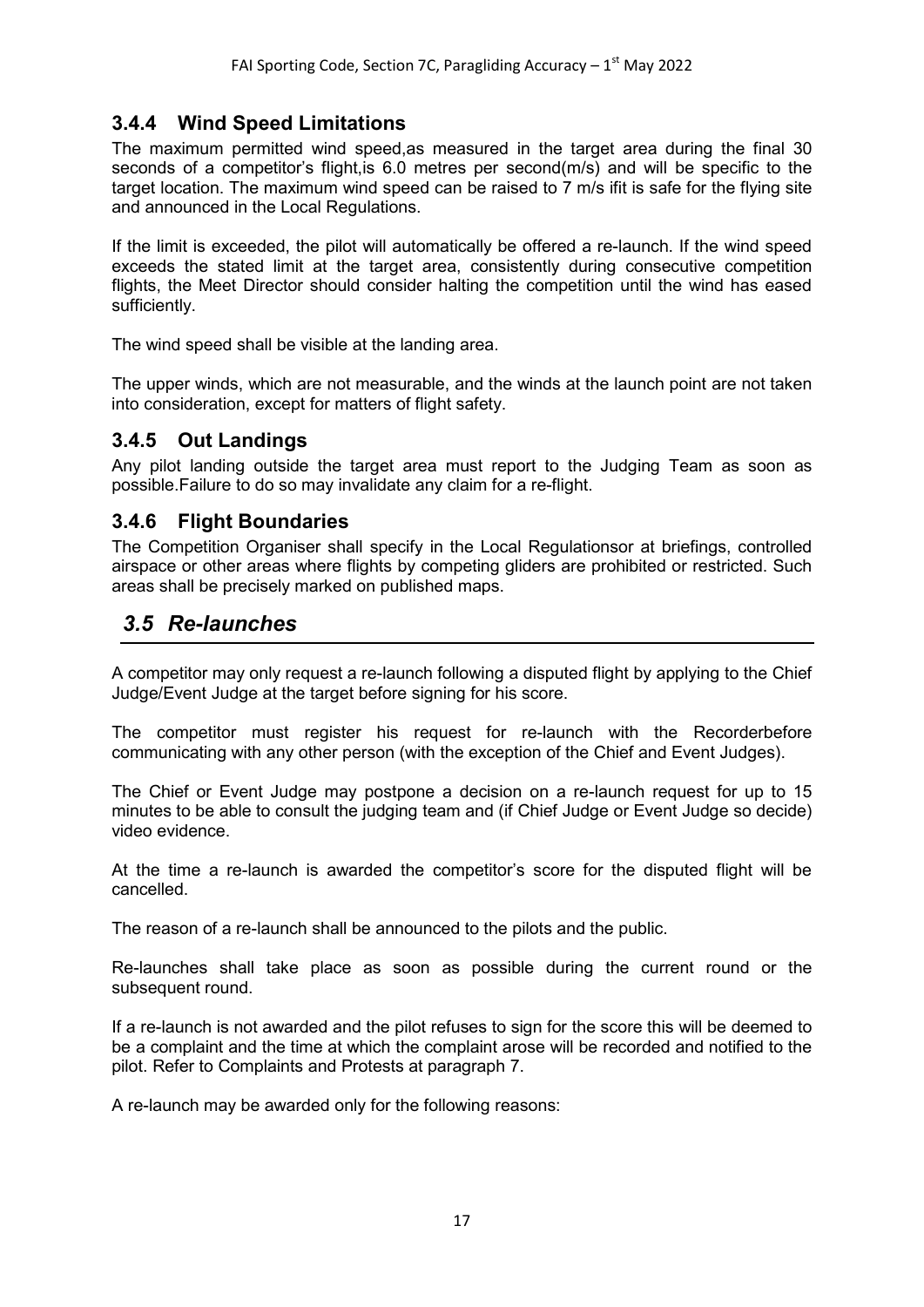## **3.5.1 Wind Speed**

<span id="page-17-0"></span>The wind speed exceeds the specified limit during the time of 30 seconds before the competitor lands. The competitor will be automatically offered a re-launch. The competitor may choose to accept the score achieved or accept a re-launch. The competitor must make a decision immediately.

## <span id="page-17-1"></span>**3.5.2 Target Obscured**

The target is obscured during a competitor's final approach. The pilot must then make a clear signal that he is flying away and must not attempt to land on the target.

#### <span id="page-17-2"></span>**3.5.3 Judges Disagree**

The judges are unable to agree an accurate score for any reason, including non-operation of the AMD.

### <span id="page-17-3"></span>**3.5.4 Safety Reasons**

The competitor changes his flight plans for safety. The pilot must then make a clear signal that he is flying away and must not attempt to land on the target.

#### <span id="page-17-4"></span>**3.5.5 Distraction**

There is any significant external distraction which demonstrably affects the competitor's target approach. The pilot must then make a clear signal that he is flying away and must not attempt to land on the target. If the pilot is too low to fly away safely, an indication of distraction muststill be made.

#### <span id="page-17-5"></span>**3.5.6 Judges' Discretion**

At the Judges' discretion on the grounds of a technical problem or abnormal conditions(e.g. dust devil type turbulence).This may be a failure with equipment (e.g. a broken steering line or a big tuck during the flight), which is not a result of the pilot's poor pre-flight check, or massive sink such that a pilot is unable to reach the target or arrives with insufficient height to make a considered final approach. A re-launch may be authorised provided that the pilot does not attempt to fly to the target.

## <span id="page-17-6"></span>*3.6 Video Evidence*

#### <span id="page-17-7"></span>**3.6.1 Video Provision**

The Competition Organiser shall arrange a video recording of landings on the target with a fixed and a tracking camera. The official video recording is used as an additional source of evidence and can be used by:

- The Chief and Event Judge and
- The Jury if they decide to review it when dealing with a protest.

There is no obligation for the video evidence to be shown or provided to the competitor.

#### <span id="page-17-8"></span>**3.6.2 Video requirements**

Video cameras shall be positioned sufficiently close to the target and low enough to provide an image of a pilot's first point of contact and its location.

#### <span id="page-17-9"></span>**3.6.3 Amateur Video Evidence**

The Competition Organiser shall state in the Local Regulations the policy on the handling of amateur video evidence in the case of complaints and protests, with respect to the Judging Team.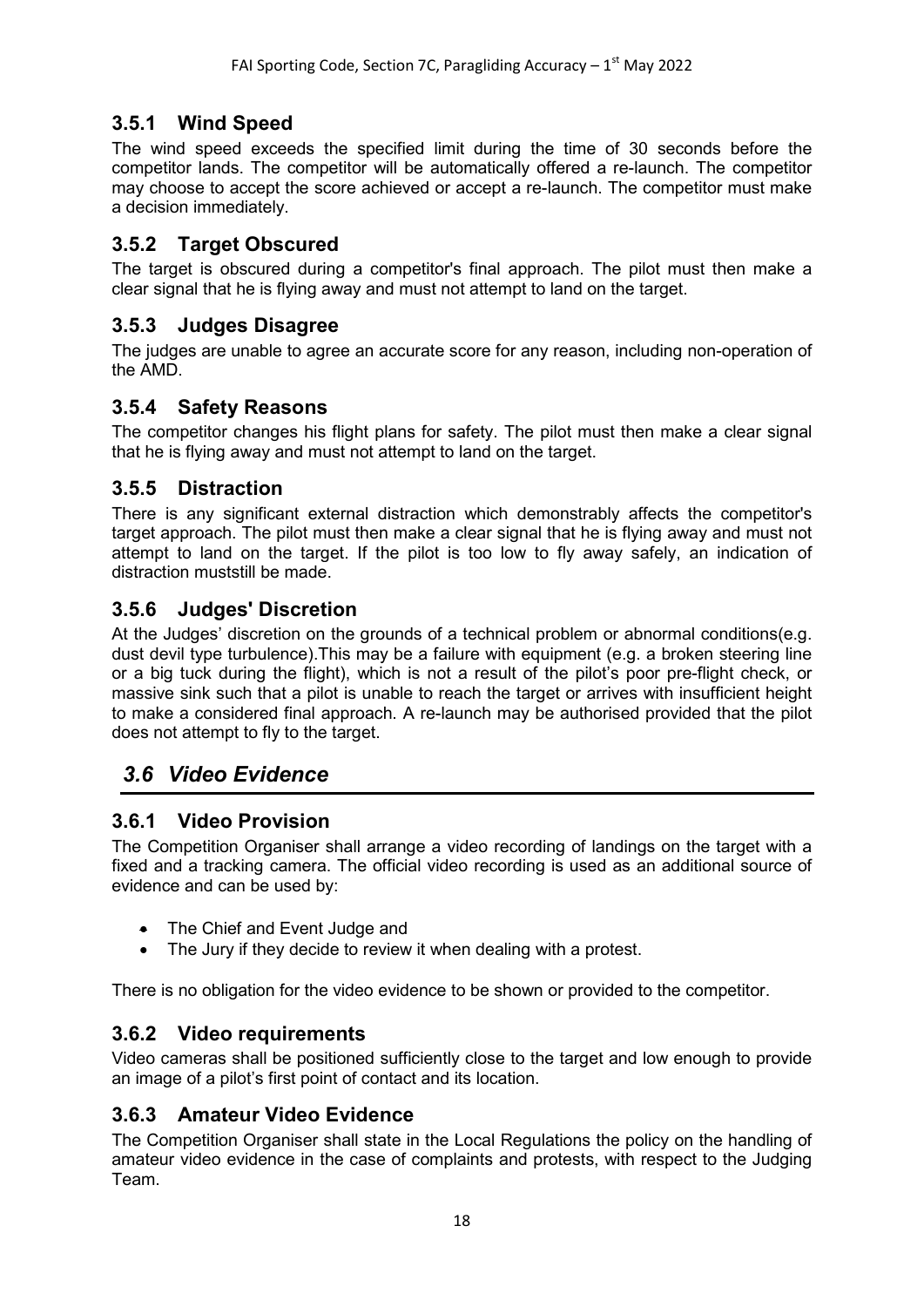### **3.6.4 Jury Decision**

<span id="page-18-0"></span>The Jury may choose to accept video evidence as an aid to decision making.Such acceptance shall not create a precedent for subsequent protests. If the organiser's video recording of a landing is not available or is inconclusive, this shall not provide grounds for awarding a re-launch. The protesting pilot must rely upon evidence from witness statements.

## <span id="page-18-1"></span>*3.7 Rest day*

The MeetDirector may declare a rest day or half day after four consecutive days of flying, unless this is the last day of the competition and providing a minimum of six rounds have been completed.A pre-scheduled rest day or half day can only take place if the above conditions are met.The scheduled rest day or half day may be changed due to forecast inclement weather conditions.The rest day shall be announced latest in the evening of the day preceding the rest day.

On rest days, no obligations must be imposed by the organisers to pilots, team leaders and FAI Officials.

## <span id="page-18-2"></span>*3.8 2nd Category Events*

The above sub-chapters are mandatory in 2nd Category Events: 3.2.1 3.2.4 3.3 (all)Note: 3.3.5 Meet Director should consult with Launch Marshal and/or Chief Judge 3.4 (all) 3.5 (all) 3.6(less 3.6.4)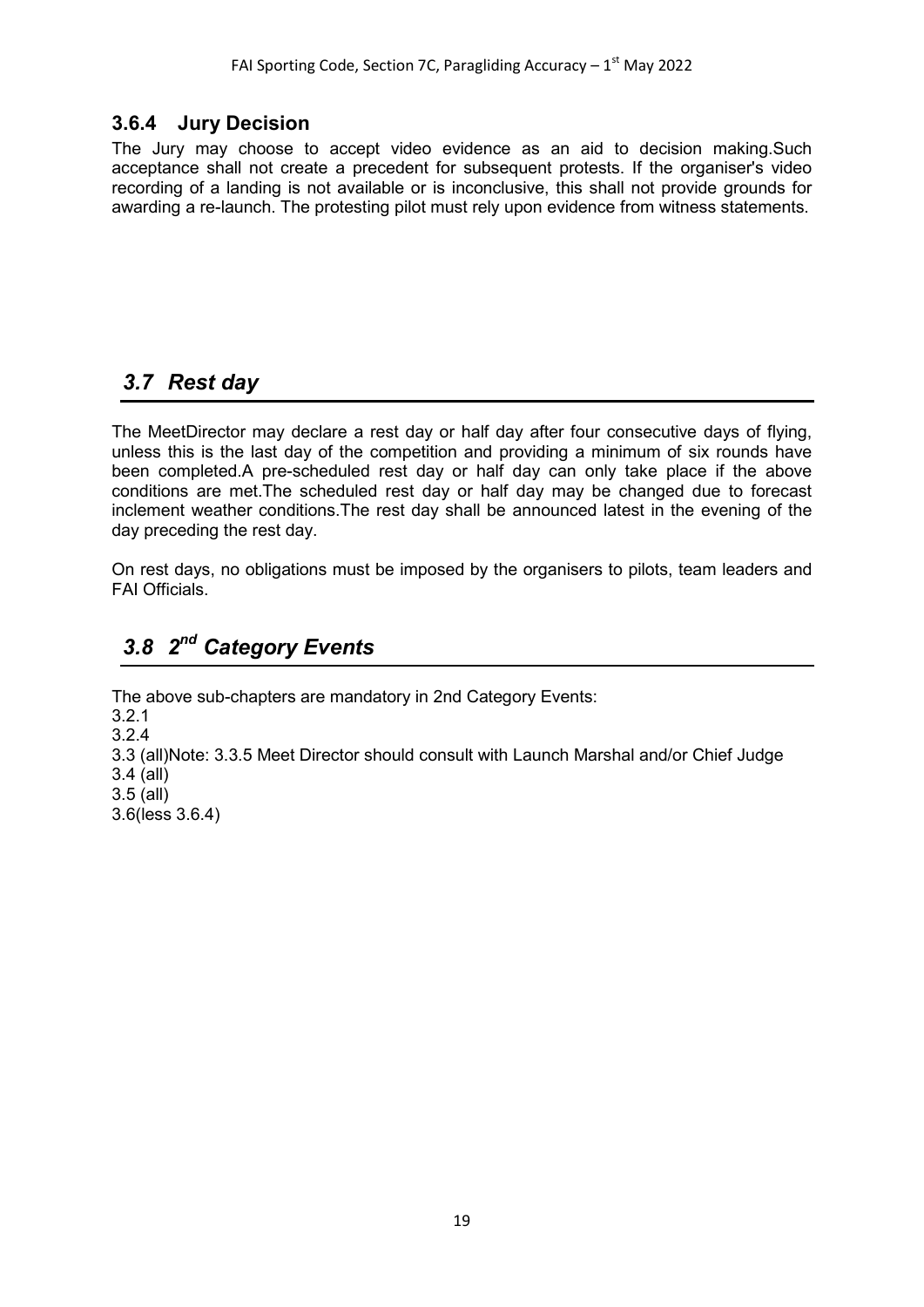## <span id="page-19-0"></span>**4 TARGET**

## <span id="page-19-1"></span>*4.1 Location - Guideline for Hill Launch Setting*

The location of the target must allow landing from any direction. Positioning of the target will be at the discretion of the Chief Judgeand Meet Director after advice from the Safety Committee. The target may be relocated between rounds, but not while a round is in progress.

Guideline for target setting for hill launches: a ratio between projected distance and height difference (take off area - target) shall be at a maximum glide ratio of 5:1. If wind strength or direction changes, the launch point can be moved at any time to compensate, at the discretion of the Meet Director.

## <span id="page-19-2"></span>*4.2 Location - Guideline for Tow/Winch Launch Setting*

The target should be located such that it can be easily reached if pilots release from the tow in all wind speeds up tothe maximum specified for the competition. If wind strength or direction changes, the launch point can be moved at any time to compensate, at the discretion of the Meet Director.

The target may be relocated between rounds, but not while a round is in progress. See also 3.2.6 Suspending a round.

## <span id="page-19-3"></span>*4.3 Automatic Measuring Device*

The centre of the target must be an automaticdevicewith a 'dead centre' disc of 2cm in diameter in a contrasting colour. The automatic measuring device must be capable of measuring to a minimum distance of 15cm from the edge of 'dead centre' disc in increments of 1cm.The device must be set on a solid base plate. It must be fixed and kept as flat as possible at the level of the target. The same diameter of the dead centre disc must be used throughout the whole competition. The Chief Judge shall approve the automatic measuring device.

## <span id="page-19-4"></span>*4.4 The Target*

See 1.1.4.4. The target is the area within which the competitor aims to land in order to achieve a measured score. It shall be a flat practically horizontal area represented by a clearly delineated circle with the automatic measuring device located in the centre.

Clearly marked circles must be set at a 1.0m and a 2.0m radius, measured from the edge of the dead centre disc. An additional clearly marked circle shall be set at 10 m radius, measured from the edge of the dead centre disc to signify the area within which a fall is not allowed. (Refer para 5.4.1)

These circles are indicative only providing competitors with a clear visual location of the target whilst they are in flight and are not intended for scoring.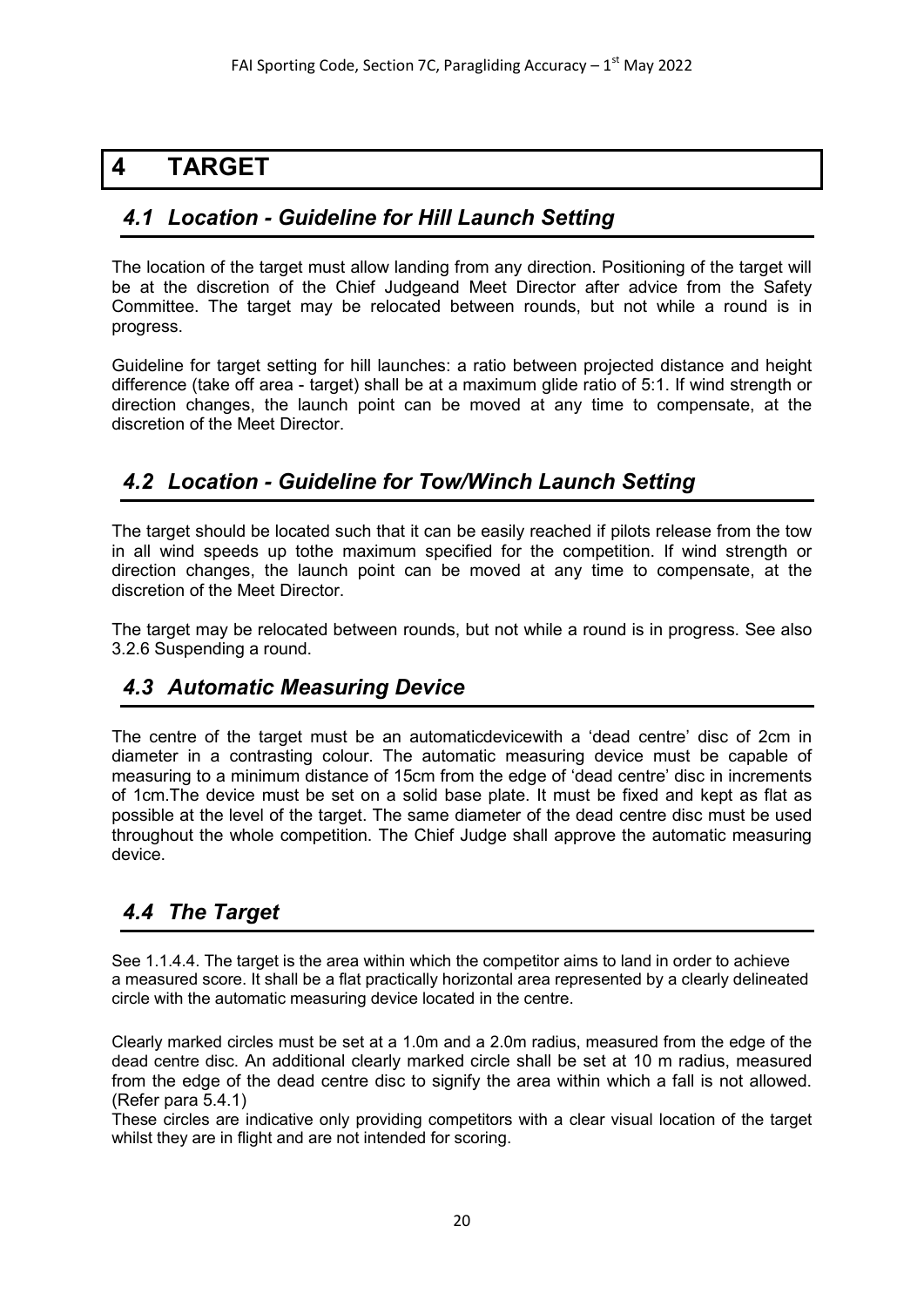## **4.4.1 Target Size**

<span id="page-20-0"></span>The radius of the targetin Category 1 competitions shall be 2 metres.

The radius of the target in Category 2 competitions shouldbe 2, 5 or 10 metres. This must be stated in the Local Regulations and the target marked accordingly.

### <span id="page-20-1"></span>**4.4.2 Construction**

The targetshallbe of such material (grass, sand, carpet/matetc.) that allows judges to define a pilot's landing point. The targetmust be at the same height as the landing field where it is situated i.e. not elevated or sunken.

Target must be of non-slippery material,even if the weather is humid or there is frost or ice.

The target and target area shallbe flat and free from long grass, vegetation and flora that may interfere with marking a landing point. Grass should ideally be mown to a low level (nominally 50mm).

The Chief Judge shall approve the target surface and set up.

#### <span id="page-20-2"></span>**4.4.3 Limitations on Access**

The Chiefand/or Event Judge will determine the area around the target that will be restricted to duty competition Officials only.This shall be a minimum 10m radius from the outer periphery of the target.The border of the area shall be delineated and marked appropriately.

## <span id="page-20-3"></span>*4.5 Wind Direction Indication*

A high visibility windsock will be located in the target area and at a minimum of 5m above ground level. The windsock shall be a minimum of 2.5m in length and designed to fly horizontally in winds of 6 m/s.It shall be able to free to flyand not obstructed by guy lines.It shall be bi-coloured in bright colours, in contrast to the target area so that it is clearly visible from the air, and such that a dark colour is at the tapered end and a light colour is closest to the pole.

There shall be at least four light wind direction indicators(i.e. streamers) to indicate wind direction in winds of less than 1 m/s. They should be located within each quadrant of the target area approximately 15 m from the AMD.They shall be a minimum of 1,5m long and mounted so that the trailing end is clear of the ground. They should be of a bright colour(s) in contrast to the target area and clearly visible from the air.

## <span id="page-20-4"></span>*4.6 Wind Speed Recorder*

The wind will be recorded within 50m of the target with the measuring sensor positioned between 5m and 7m above ground level. In the case of a malfunction of automatic wind measuring equipment, the judges may revert to the use of alternative electronic or mechanical instrumentation, which is located at a minimum of 5 m above ground level for the completion of the competition.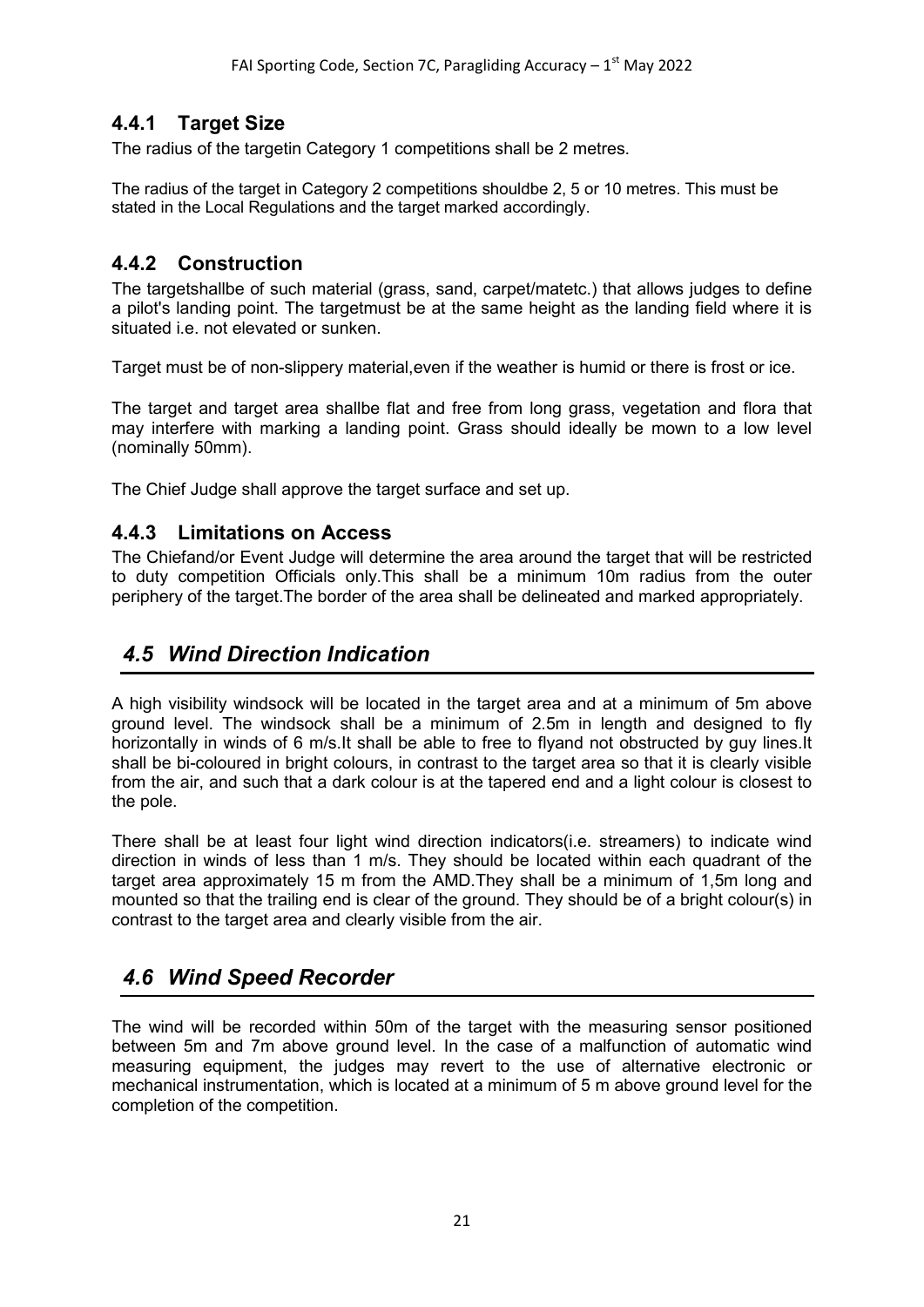## *4.7 2nd Category Events*

<span id="page-21-0"></span>The above sub-chapters are mandatory in 2nd Category Events:

4.1

4.2 4.3

4.4. Note: in 2<sup>nd</sup> Category Events thetargetcan have a radius of up to 10 m. Clearly marked circles should be set at 1,0 m, 2 m and 5 m radius, measured from the edge of the dead centre disc

4.4.1

4.4.2

4.5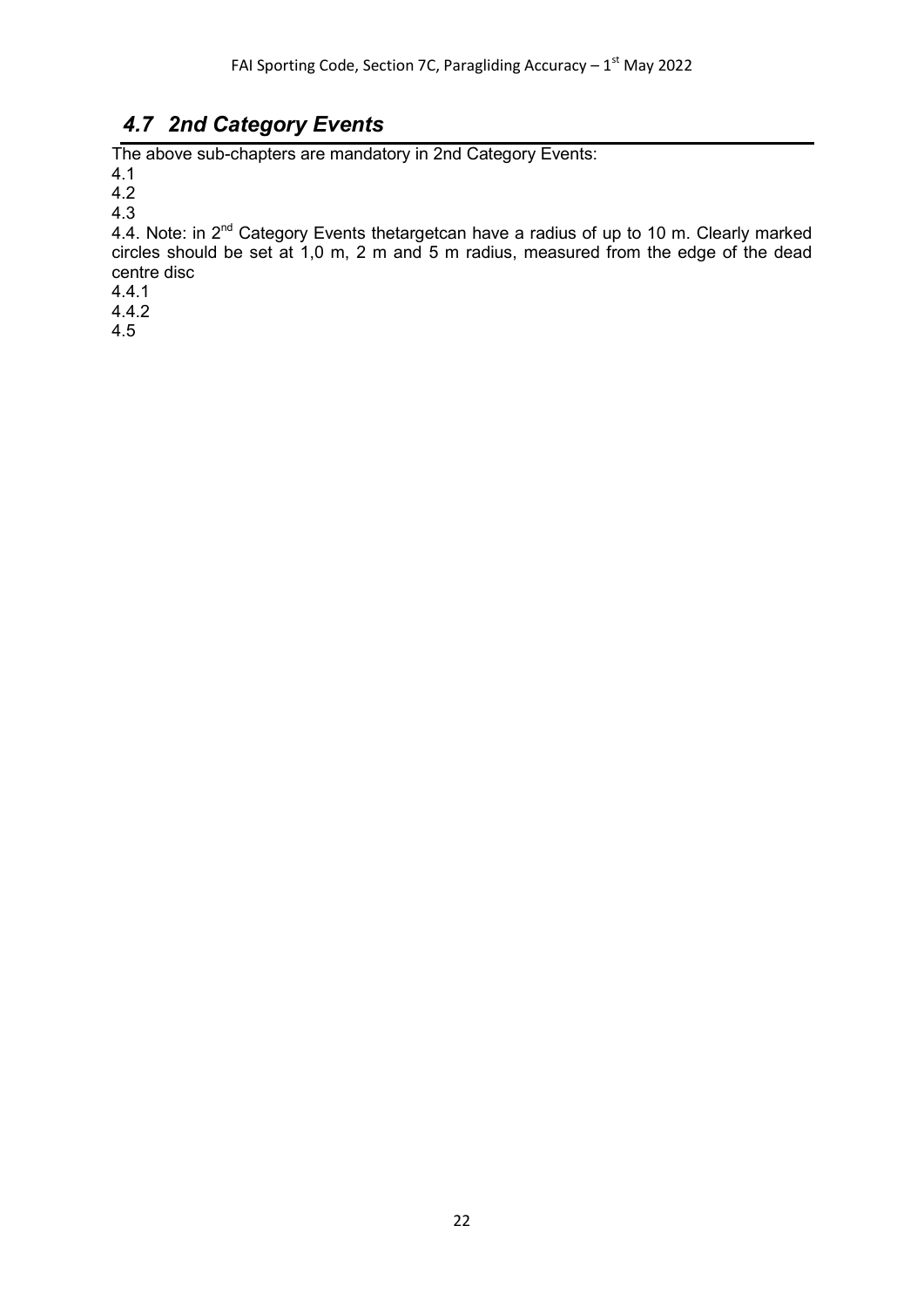## **5 SCORING**

## <span id="page-22-1"></span><span id="page-22-0"></span>*5.1 Competition Validity*

For the championship to be valid, at least three rounds must have been scored.

For a 2<sup>nd</sup> Category Event to be valid, one round must have been scored.

No more than twelve scored rounds are allowed. The Local Regulations shall state if less than twelve rounds are programmed.

## <span id="page-22-2"></span>*5.2 Scoring*

A scoring system that has been approved by CIVL will be used for competition scoring.

A score given to a competitor shall be expressed in centimetres and rounded up to the nearest centimetre.

A scoring system shall be linked to a 'live scoring' facility, preferably online, but also displayed for spectators in the landing area.

## <span id="page-22-3"></span>*5.3 Recording of Scores*

#### <span id="page-22-4"></span>**5.3.1 DNF, DSQ, Absent**

A pilot who did not fly is indicated DNF on the score sheet and accorded the maximum score.

A pilot who withdraws for illness or accident shall be marked absent and accorded a maximum score for all subsequent rounds not flown.

A pilot who is disqualified for that round will be indicated DSQ on the score sheet and accorded the maximum score.

A pilot who is disqualified for the event shall no longer be counted as a competitor for the purposes of scoring.

#### <span id="page-22-5"></span>**5.3.2 Score Sheets**

Score sheets shall be labelled 'Provisional'and 'Official'as appropriate, and marked with the date and time of issue as well as the Chief Judge's signature.

## <span id="page-22-6"></span>*5.4 Scoring Method*

#### <span id="page-22-7"></span>**5.4.1 Pilot Scores**

Competitors will be scored on the distance in centimetres between the landing point (i.e. the first point of ground contact) and the edge of the dead centre disc. The score shall be 0 cm, if the landing point is on the dead centre disc.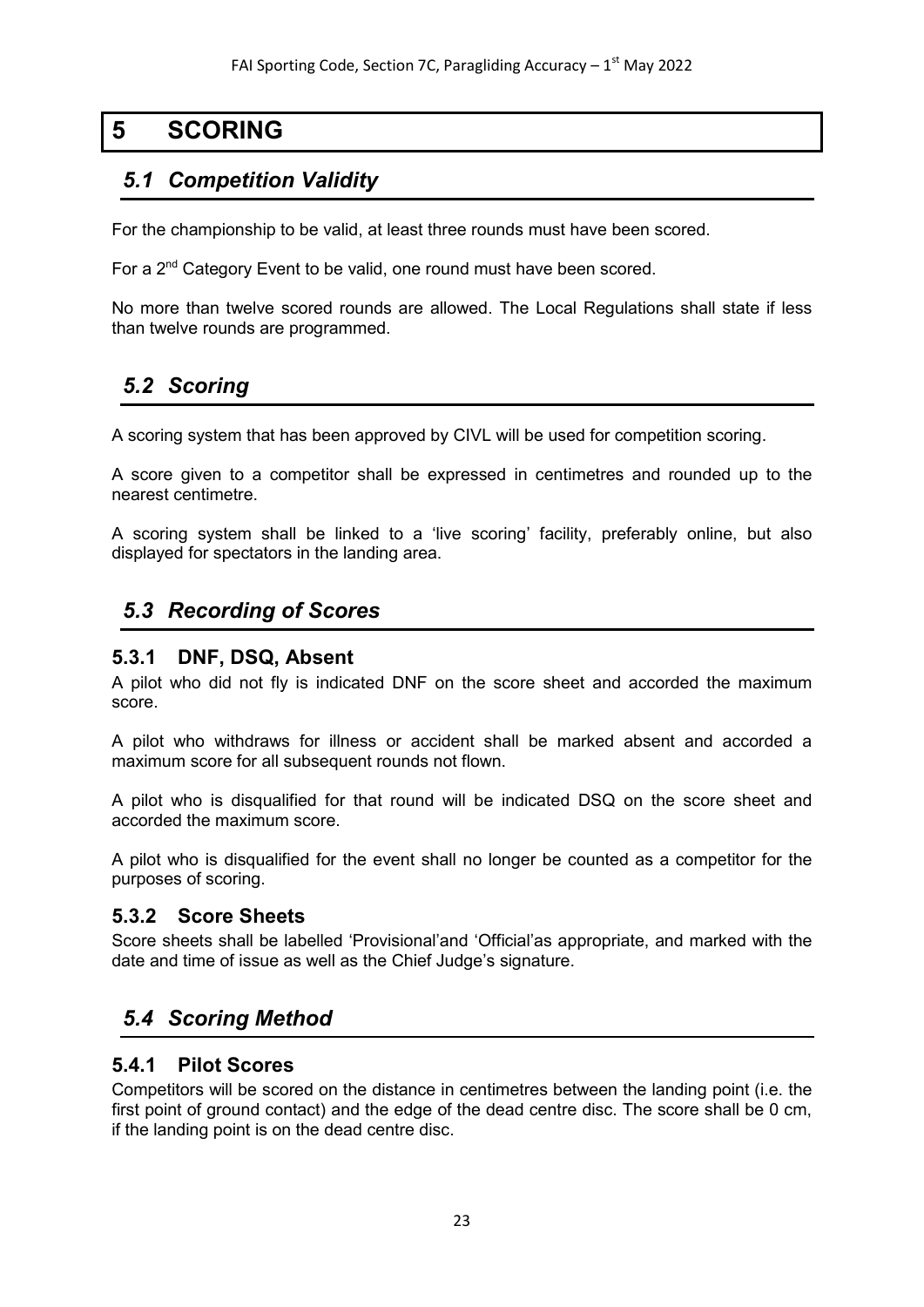If the competitor lands outside the target he scores a maximum score which is the radius of the area where scores are measured.

Landing has to be made on the feet within a 10 m radius from the edge of the centre disc. If a competitor falls at landing, he will receive a maximum score equivalent to landing outside the target.

If a competitor lands in such a manner that the foot's first point of contact cannot be defined (heel, side, toe…), then the furthest point of the footprint is measured.

If a competitor lands with both feet together, then the furthest point of the furthest footprint is measured.

### <span id="page-23-0"></span>**5.4.2 Automatic Measuring Device**

Scores up to a minimum of 15 cm are to be measured by an automatic measuring device (AMD). Pressure applied by the competitor to the automatic measuring deviceshall make it record the score.If an automatic measuring device is found to be defective or not reset or if insufficient pressure was appliedand the first point of ground contact has been on it, judges may measure that pilot's score manually provided they are able to do so with consistency and certainty.

It is recommended that the organiser provides a larger control mat on the target to show the pilot's first point of contact outside the automatic measuring device.

### <span id="page-23-1"></span>**5.4.3 Individual Scores**

The score of an individual shall be the aggregate of all the scores achieved by that competitor.When five or more valid rounds are completed, the worst one individual score is dropped. Every officially registered competitor should fly at least once during the competition to remain a valid, scoring competitor.

#### <span id="page-23-2"></span>**5.4.3.1 Junior competition ranking**

The junior competition ranking is generated by exclusively listing junior pilots, with the score they achieved in the overall competition ranking.

Note: Junior rankings are calculated by aggregating the individual results of pilots of maximum 26 years of age. The age is determined by the calendar year in which the pilot has his birthday."

#### <span id="page-23-3"></span>**5.4.4 Team Scores**

In World Championships, the nation's team score for each round will be calculated as the aggregatescore of the best three pilots in the nation's team. If any nation has fewer than three competitors, then for each round a maximum score will be awarded to the team for each of the scores for which there is no competitor.

In Continental championships, the nation's team score for each round shall be the aggregate score of the best Y pilots in the nation's team, where Y is specified in the Local Regulations (2.3.). Y is nominally (X+1)/2

rounded up to the nearest whole number and X is the maximum number of pilots in a team.

There is no dropping of the worst score in team scoring.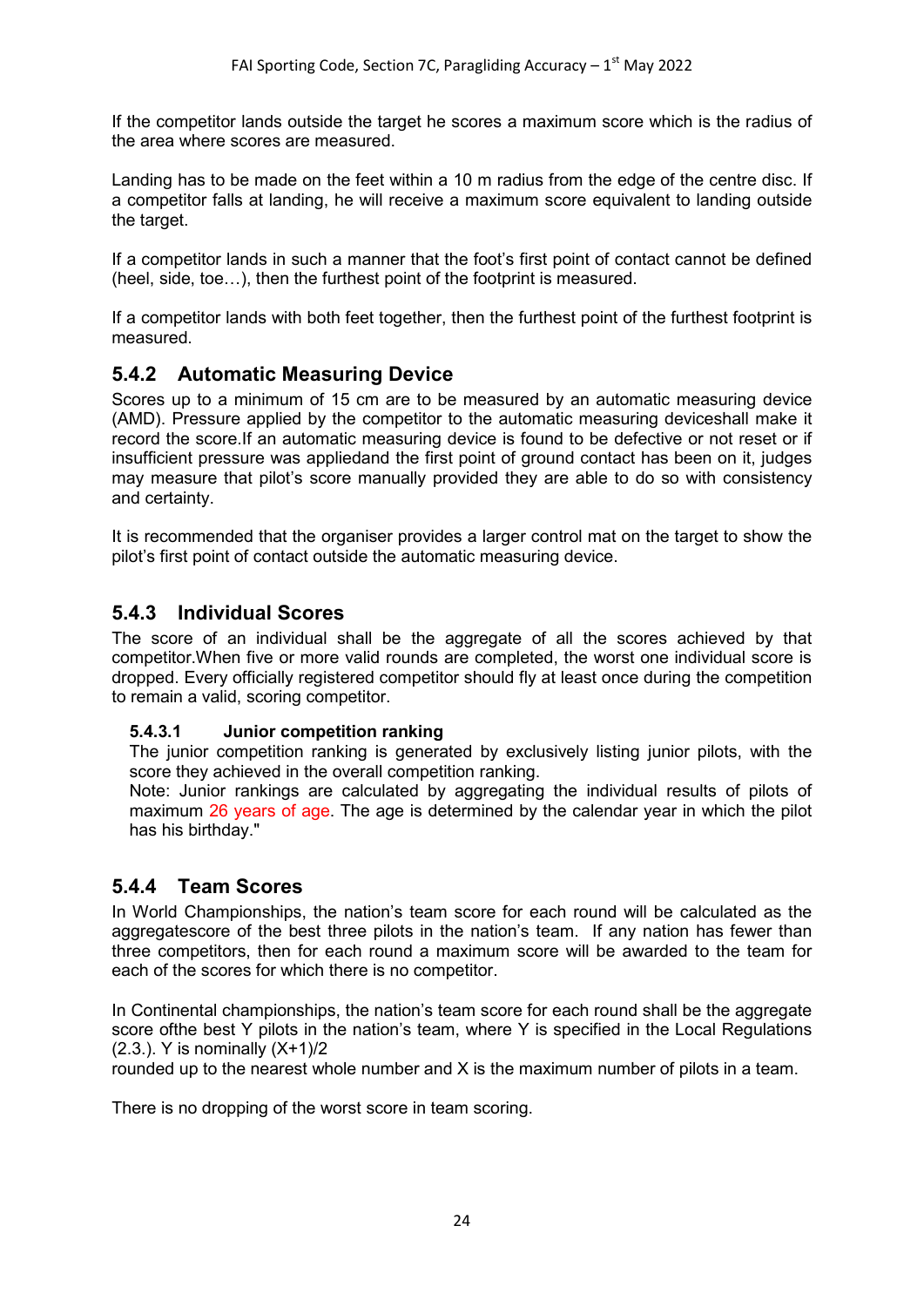## <span id="page-24-0"></span>**5.4.5 Tied Scores**

#### <span id="page-24-1"></span>**5.4.5.1 Teams**

In the event of any tie between the first three team places at the end of regular competition, if circumstances permit, all members of each of those teams will have an additional flight and the Nation's team score will be calculated (5.4.4). The end of the take-off window will be announced at the Team Leader briefing on the morning of the same competition day.

In the case of insufficient time, as determined by the Meet Director, the fly off will be between one nominated member from each team.

If, due to weather conditions or time constraints, tie breaker flights cannot be fully flown, the team with the highest number of 0cm scores by the pilots who have scored for the team in each round will be declared the winner. If the number of 0s is the same, the highest number of 1cm scores will be considered, then 2cm scores, etc. If there still is a tie, the team with the highest number of 0cm scores by all pilots in the national team will be declared the winner. If the number of 0s is the same, the highest number of 1cm scores will be considered, then 2cm scores, etc.

#### <span id="page-24-2"></span>**5.4.5.2 Individuals**

In the event of a tie for the first three individual places, both (or all) will have an additional tiebreaker flight. If, due to weather conditions or time constraints, tie breaker flights cannot be flown, the pilot with the highest number of 0cm scores will be declared the winner of the tie break.If they are the same, the highest number of 1cm scores will be considered, then 2cm scores, etc.

#### <span id="page-24-3"></span>**5.4.6 Validation of Scores**

As soon as is practical after the end of a round the recorder will post the scores from the round (with the posting date and time clearly identified) on the main briefing board labelled Provisional. Any complaint or protest with the scores must be lodged within the time specified.Refer 7.1 and 7.2. After the scores are posted, any score that has not been signed for is deemed to be a resolved complaint, unless a protest is lodged. At the end of this time the scores for the round will be declared as Official.

## <span id="page-24-4"></span>*5.5 Assisting Injured Pilot*

A competitor who lands or limits his flight specifically to help an injured pilot must not be disadvantaged by this action.

However, awarding a re-launch is at the discretion of the Meet Director, who is required to take all the circumstances into consideration before awarding this. For guidelines to procedures concerning pilots in danger, see Common Section 7-11.

## <span id="page-24-5"></span>*5.6 2nd Category Events*

The above sub-chapters are mandatory in 2nd Category Events:

5.3.1

5.4.1

5.4.2

5.4.3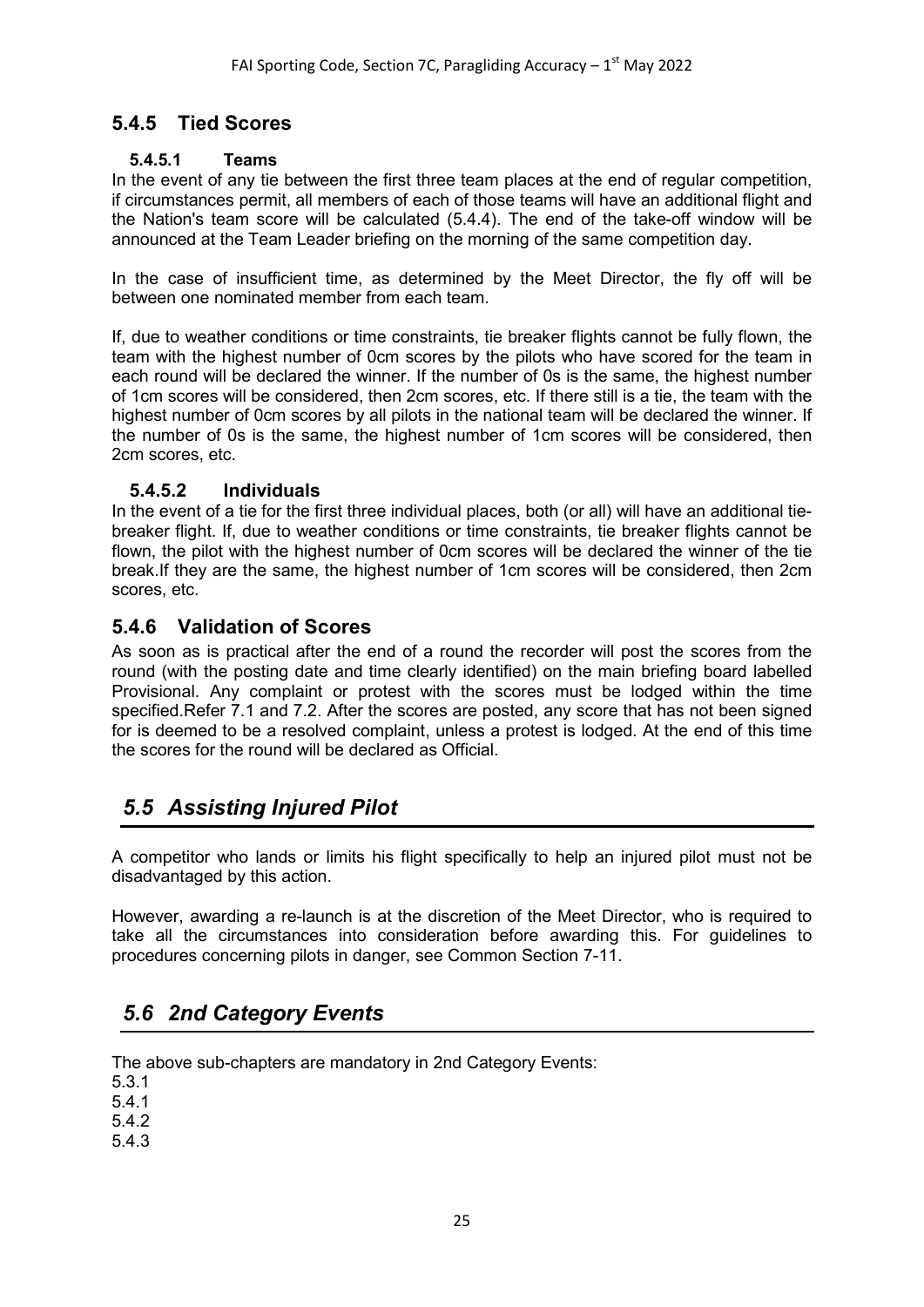## <span id="page-25-0"></span>**6 PENALTIES**

## <span id="page-25-1"></span>*6.1 Permitted Penalties*

The MeetDirector shall impose penalties for infringement of, or non-compliance with, any rule in the Sporting Code or Local Regulations. The severity of the penalties may range from a minimum of a warning to disqualification as appropriate for the offence. Penalties shall be published in writing on the notice board. Except where otherwise stated in this document or in the Local Regulationsfor the event, the penalties imposed by the MeetDirector shall be at his discretion and may be one of the following:

- Warning
- Imposition of maximum score for the round
- Disqualification

The Chief judge can impose penalties in form of a warning for dangerous flying and unsportsmanlike behaviour at the target area.

## <span id="page-25-2"></span>*6.2 Application of Penalties*

The MeetDirector shall be consistent in the application of penalties, but may increase these penalties for repetition of the same offence by one or more competitors. Where there is more than one infringement of a rule by a pilot in a single flight, and where progressive penalties are specified for that infringement, then the MeetDirector may impose more than one penalty.

The Chief judge shall be consistent in the application of penalties in form of a warning for dangerous flying and unsportsmanlike behaviour at the target area.

## <span id="page-25-3"></span>*6.3 Specific Penalties*

- Dangerous or aggressive\* flying
- 1<sup>st</sup> offence: warning.
- 2<sup>nd</sup> offence: maximum score for the round.
- 3<sup>rd</sup> offence: disqualification
- Radio coaching
- 1<sup>st</sup> offence: maximum score for the round.
- 2<sup>nd</sup> offence: disqualification.
- Abuse of officials or bringing the sport into disrepute
- 1<sup>st</sup> offence: warning.
- 2<sup>nd</sup> offence: disqualification.

\* This may include aerobatic type flying and what is acceptable should be briefed by the MD or the CJ.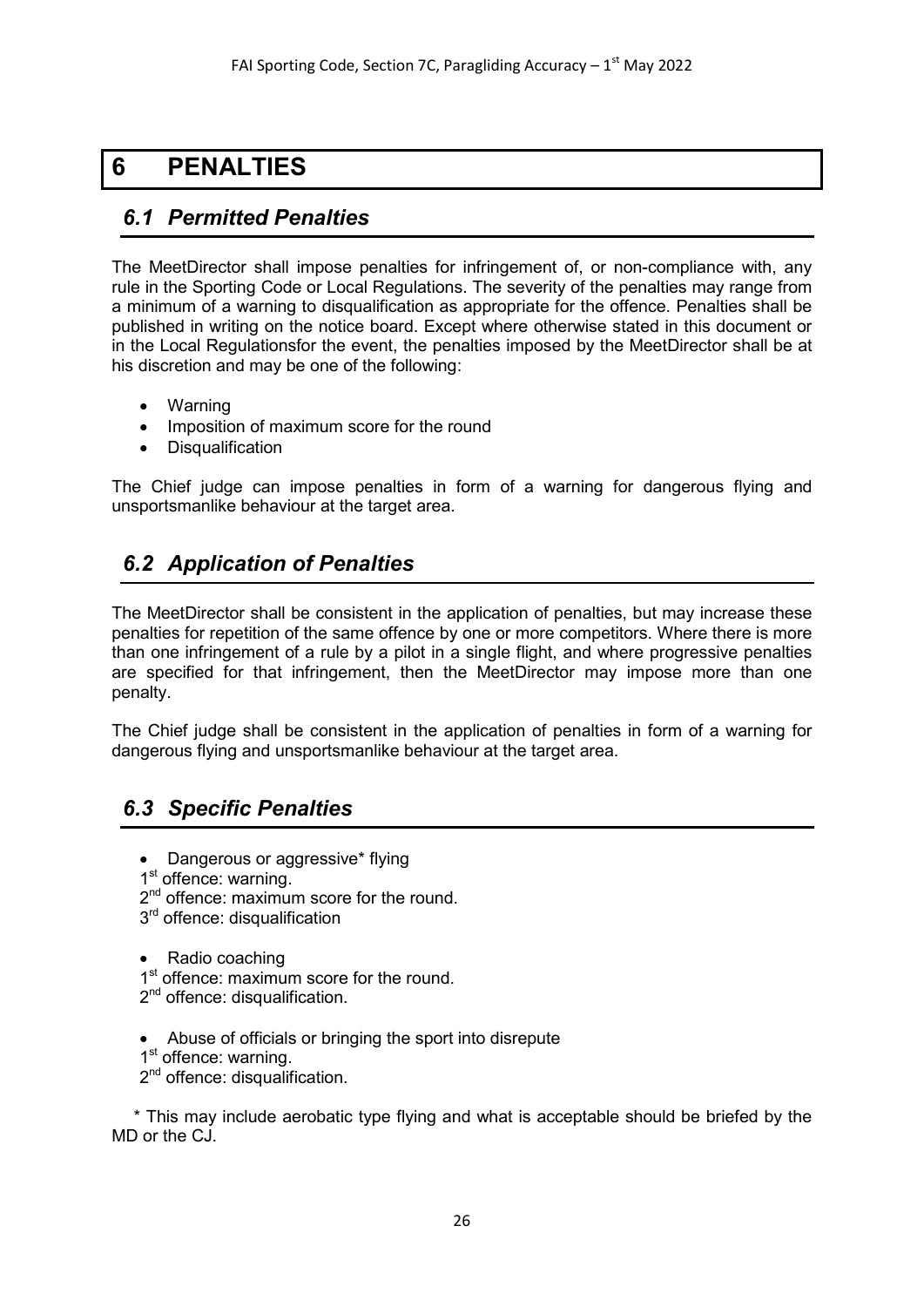## <span id="page-26-0"></span>*6.4 2nd Category Events*

The above sub-chapters are mandatory in 2nd Category Events:

6.1

6.2

<span id="page-26-1"></span>6.3

## **7 COMPLAINTS AND PROTESTS**

The Competition Organiser shall keep and archive the video footage and other evidence for at least 90 days after the end of the event, or until an appeal has been dealt with (see General Section Chapter 6).

## <span id="page-26-2"></span>*7.1 Complaints*

A complaint may be made to the Chief Judge,preferably by the Team Leader, in writing, in English, to request a correction. It must be made within two hours of the publication of the provisional results.

Complaints connected to issues, other than judging, may be made to Meet Director.

If provisional scores are posted more than 2 hours after sunset and before 6.00 am next day, then the deadline for a complaint is 8.00 am.

For the last competition round, complaints must be submitted within one hour after the publication of the provisional results.

Complaints will be dealt with expeditiously.The Local Regulationsmay change the complaint deadlines.

## <span id="page-26-3"></span>*7.2 Protests*

If the complainant is not satisfied with the outcome, a protest may be made to the Meet Director, preferably by the Team leader, in writing, in Englishand preferably using the protest form template.

Protests must be submitted within 2hours following notification of the result of the complaint by the Chief Judge.

For the last two competition round, protests must be submitted within 1 hour of being informed by the Chief Judgeof the result of the complaint.

The Meet Director shall take note of the time of receipt and immediately pass the protest to the Jury President for action.

The protest fee shall be defined in the Local Regulations. It may not be larger than \$50 US or €50. It will be returned if the protest is upheld.The Local Regulations might change the protest deadlines.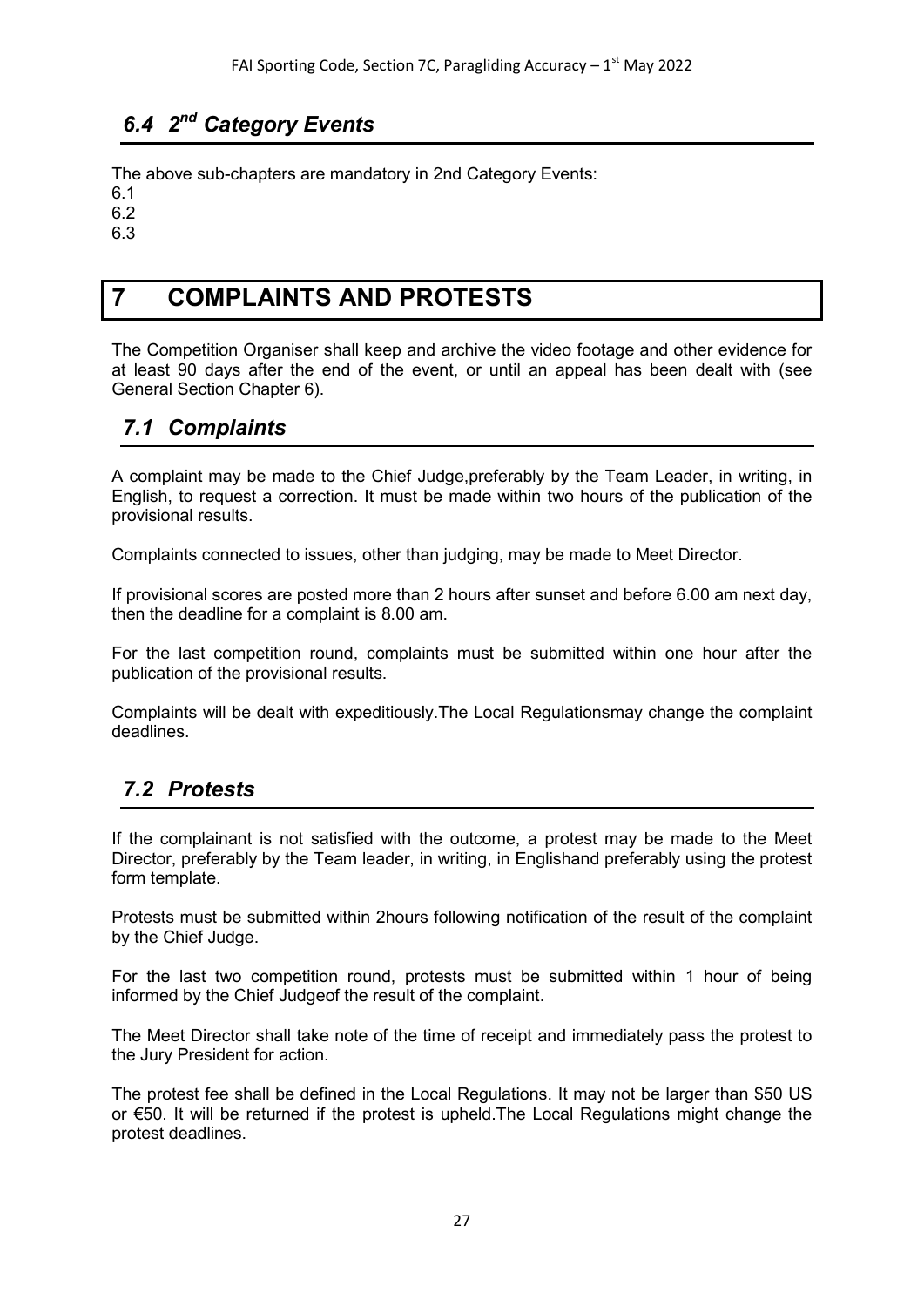## <span id="page-27-0"></span>*7.3 2nd Category Events*

The above sub-chapters are mandatory in 2nd Category Events: 7.1 7.2 Refer to S7 Common 12.7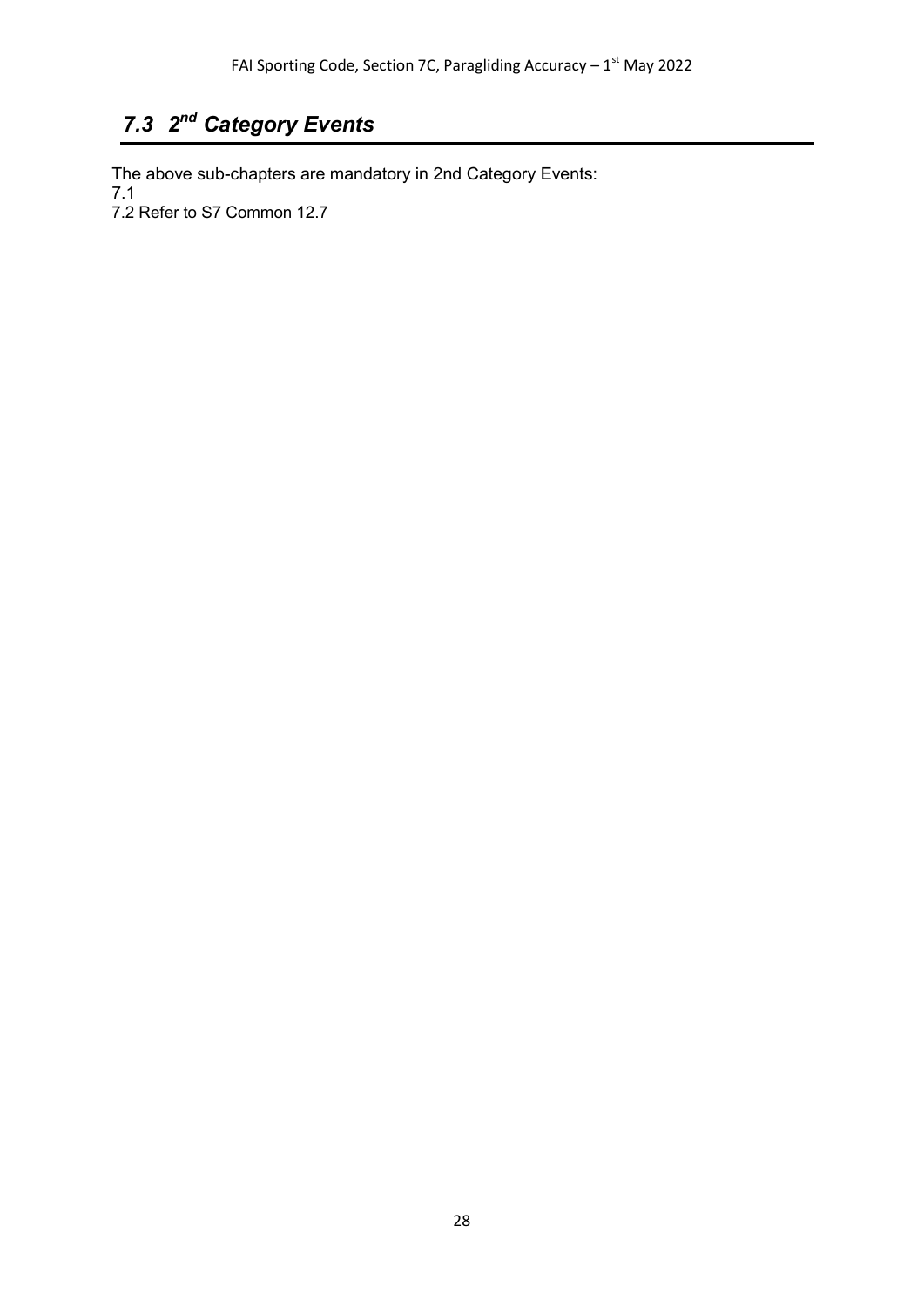## <span id="page-28-0"></span>**8 EQUIPMENT AIRWORTHINESS AND SAFETY STANDARDS**

## <span id="page-28-1"></span>*8.1 Paragliders*

#### <span id="page-28-2"></span>**8.1.1 Classification**

Only EN-Certified paragliders are permitted to fly.

#### <span id="page-28-3"></span>**8.1.2 Airworthiness Standard – Flight Limitations**

Each glider shall be flown within the limitations of its certificate of airworthiness or permit to fly and its manufacturer's published limitations.

Aerobatic manoeuvres are prohibited.

#### <span id="page-28-4"></span>**8.1.3 Proof of Airworthiness**

Upon registration, pilots are required to sign the Certified Glider Certificate. See Guidelines and Templates.

#### <span id="page-28-5"></span>**8.1.4 Certified Gliders**

A glider shall fly throughout the championships as a single structural entity using the same standard of components used on the first day.

Modifications to a glider that take the glider outside of its certification are not permitted. Concessions to this rule are made to cover the case of essential repairs.

Any major damage shall be reported to the MeetDirector without delay and the glider may then be repaired. Any replacement parts must conform exactly to the original specifications.

If permission is given by the MeetDirector to replace the glider temporarily or permanently for reasons of damage or loss or theft beyond the control of the pilot, it may be replaced by an identical or similar make and model.

#### <span id="page-28-6"></span>**8.1.5 Airworthiness Check**

The organiser, preferably the Safety Director, shall make airworthiness checks during the competition. At any time during the championships, the organisers and officials have the right to inspect any competing glider and other equipment including, but not limited to, harness, emergency parachute, helmet, tow release equipment, footwear etc. and, if necessary, ground it for safety or non-compliance reasons.

The organisers shall apply any other penalties listed in these rules and the Local Regulations for non-compliance with class or airworthiness standards. All competing pilots are to co-operate with the organisers and officials.

## <span id="page-28-7"></span>*8.2 Radio*

The organisationshouldrequire pilots to carry a radio which is able to receive and transmit on the defined safety frequency. Thesafety frequency shall be set and used during the flying. Radio frequencies shall be specified in the Local Regulations.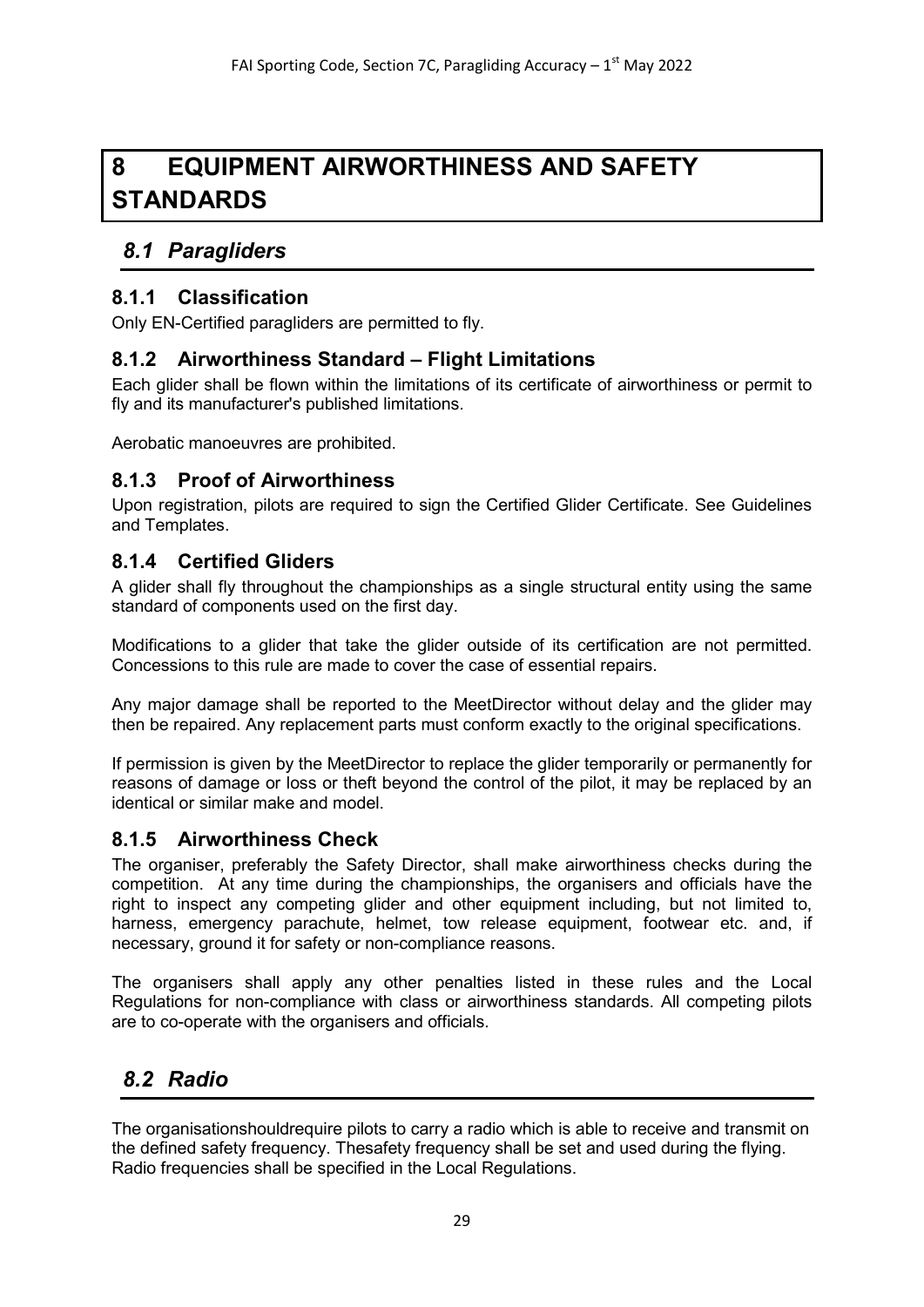Voice activated microphones (VOX operated) are strictly forbidden.

The use of radios, mobile phones or any other means of communicationto coach competitors to the target (other than for safety reasons) is strictly forbidden.

## <span id="page-29-0"></span>*8.3 Other Equipment*

#### <span id="page-29-1"></span>**8.3.1 Harnesses**

All pilots must fly with a harness and back protector combination in the configuration that has been tested to LTF09, EN1651 2017 or later.

#### <span id="page-29-2"></span>**8.3.2 Helmets**

All pilots must wear a helmet, certified to either EN966 (HPG), EN1077-A and –B (Snow Sports), ASTM 2040 (Snow Sports) or Snell RS-98, at all times while flying.

#### <span id="page-29-3"></span>**8.3.3 Reserve Parachute**

Pilots must carry a serviceable reserve (emergency or rescue) parachute.

Pilots shall make sure that they are within the maximum certified weight of the reserve parachute.

#### <span id="page-29-4"></span>**8.3.4 Footwear**

Competitors' footwear must meet the following requirements:

- Footwear must be suitable for a safe take-off and landing.
- Footwear must not be modified such that it can damage the automatic measuring device (AMD).
- Any modifications to footwear shall comply with the following requirements:
	- o Material:
		- Modifications shall be made of rubber or any material that has the equivalent properties.
		- Metals, ceramics or hard plastics, including subcomponents, are not acceptable.
		- The hardness of the modification material shall be a maximum of '70' when measured by a Shore Durometer (Scale A).\*
		- The material shall not leave marks on the AMD pad.
	- o Dimensions:
		- The width or diameter of the modification shall be a minimum of 15.0 mm.
		- The corner radius(ii) of modification edges shall be a minimum of 2.0 mm. (There shall be no sharp edges)
		- The 'radii of dome type modifications shall be a minimum of 8.0 mm (radius defining the 'protrusion' from the sole.)
		- The modification shall protrude a maximum of 8.0 mm from the nominal surface of the sole or heel of the shoe. (depth)

\* This is equivalent to a medium rubber. Example: A 'medium soft' rubber like an eraser on the top of a pencil is about '40'; a 'medium hard' rubber like a car tyre is '70': both when measured on the Shore 'A' Scale.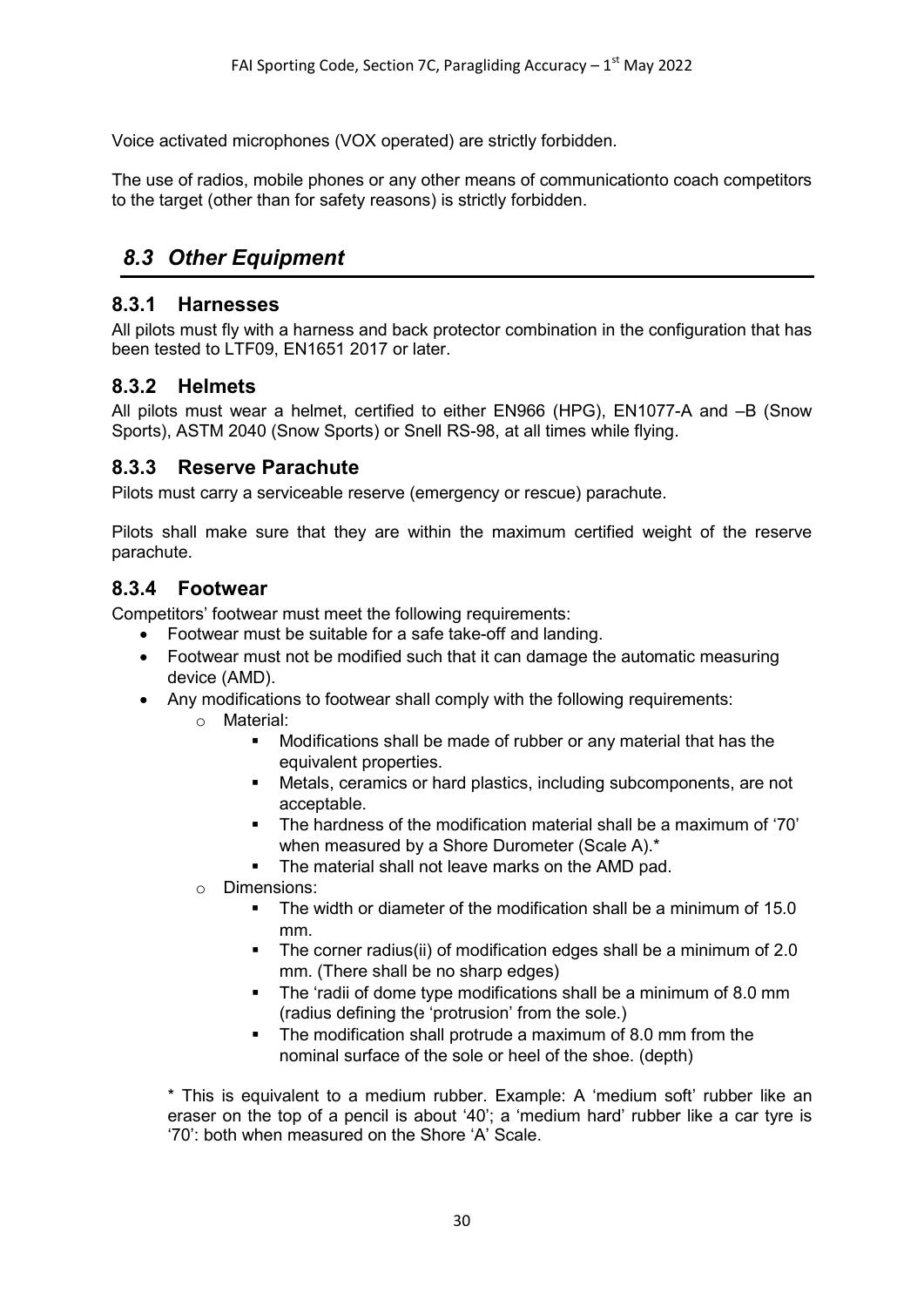#### *Diagram: (Illustration as viewed, assumes sole of shoe is below the modification)*

- 1. Cylindrical stud 2. Square stud Max height (from sole) = 8 mm Min Diameter = 15 mm  $\bigcup_{\text{All edges Min Radius = 2 mm}}$  Min width = 15 mm
	- 3. Hemispherical stud



## <span id="page-30-0"></span>*2nd Category Events*

The above sub-chapters are mandatory in 2nd Category Events:

- 8.1.4. 8.1.5 8.2.
- 8.3.1
- 8.3.2.
- 8.3.3
- 8.3.4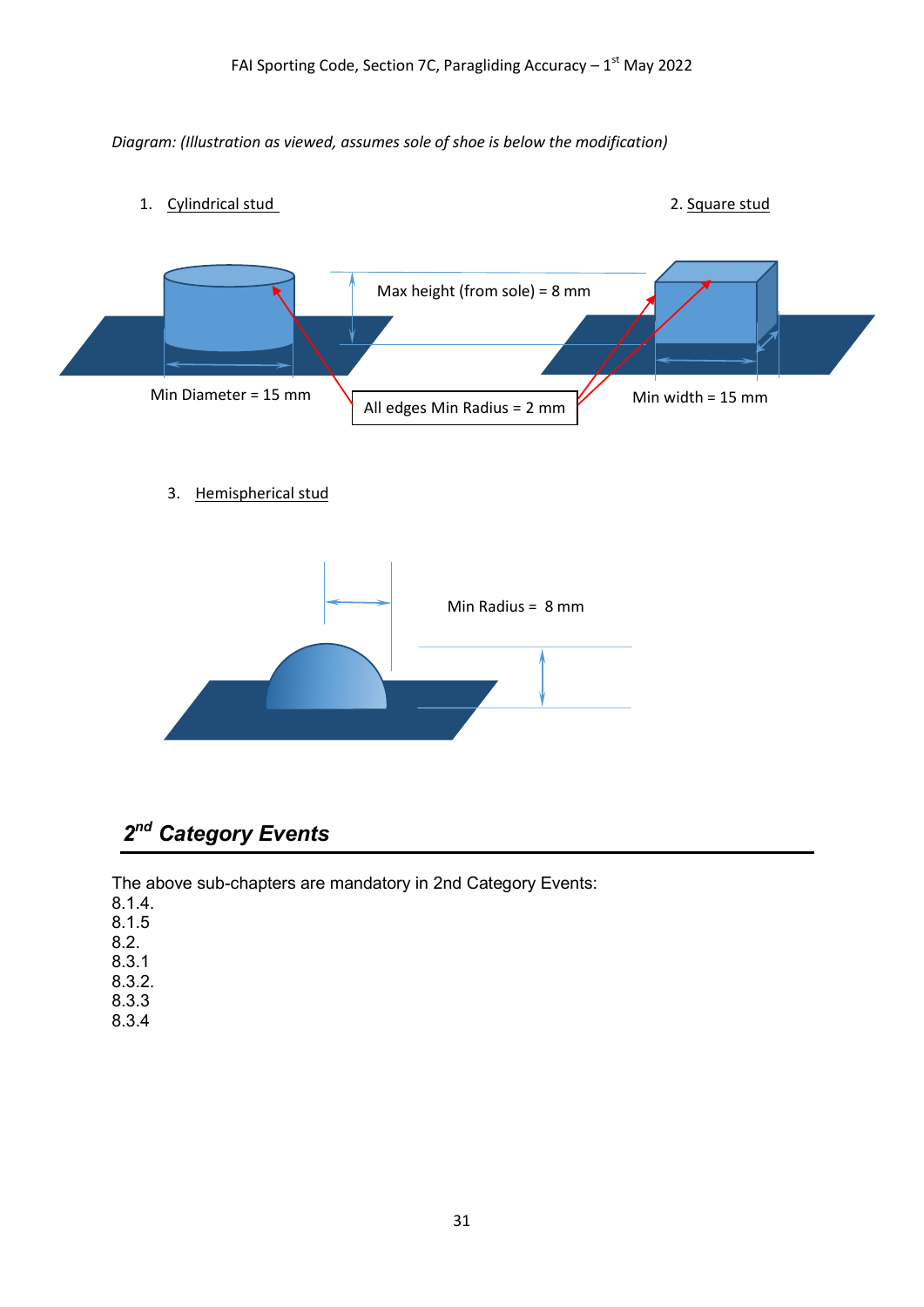## <span id="page-31-0"></span>**9 Judging**

<span id="page-31-1"></span>Judges are FAI Officials and are qualified to observe, mark and measure the performance of a competitor.The following should be read in conjunction with the CIVL Paragliding Accuracy Judging Code,which complements this paragraph.

## *9.1 Requirements*

#### **General**

- Judges shall be of high integrity and must be capable of making fair and unbiased decisions.
- Judges must have a detailed knowledge of the General Section of the Sporting Code; of Section 7C, the Local Regulations for the eventthey are judging, the Judging Code; and other relevantdocuments published by FAI and CIVL.
- The Chief and Event Judges must have basic knowledge about the safety limits of paragliding.
- <span id="page-31-2"></span>• English is the official language of CIVL.
	- o In 1st Category Events, all Judges shall speak English.
	- In 2ndCategory Events, if more than 50% of the pilots are from a country other than the one organizing the event, the Chief Judge and Event Judge as a minimum shall speak English. If less than 50% of the pilots are from a country other than the one organizing the event, an English translator shall be available at all times.

## <span id="page-31-3"></span>*9.2 Approval*

Judges are FAI Officials.

Judges shall have the approval of their NAC or delegated authority,this applies also to 2nd category event competitions. NACs should keep record of the national judges in their respective country and submit to CIVL the names of candidates for eventual recognition as Cat 1 judges.

#### **9.2.1 1stCategory Events**

CIVL updates and regularly publishes on its website a register of the approved Cat 1 judges. (Refer Para 9.6)

## <span id="page-31-4"></span>**9.2.2 2nd Category Events**

National judges may be used. For record attempts and badge claims at least one category 1 judge must be present.

## <span id="page-31-5"></span>*9.3 Team*

The Judging Team shall consist of at least the following number of Judges:

#### **1st Category Events**

Chief Judge 1 Event Judge 1 Target Judges 5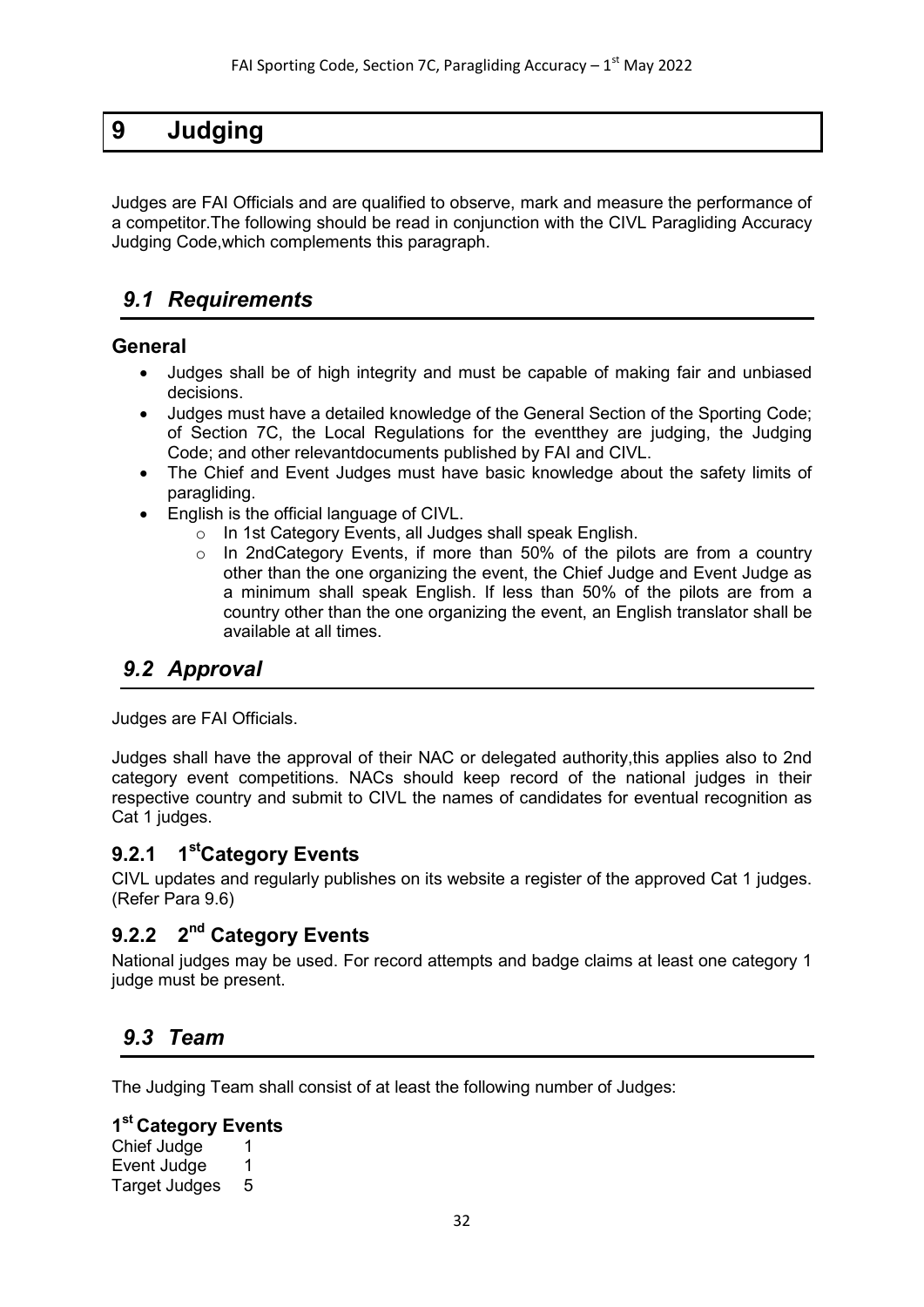Reserve Judges 3<br>Total 10 **Total** 

- The Chief Judge shall not be from the organising nation.
- The Chief and Event Judges shall be from 2 different nations.
- The Judging Team shall be from 3 different nations.

#### **Test-Events for 1st Category Events**

Chief Judge 1<br>Fyent Judge 1 Event Judge 1<br>Target Judges 5 Target Judges Reserve Judges 2 Total **9**

- The Chief and Event Judges shall be from 2 different nations.
- The Chief and Event Judges should preferably be the same Judges as for the following 1st Category Event.
- The Judging Team shall be from 2 different nations.

# 2<sup>nd</sup> Category Events<br>Chief Judge 1

```
Chief Judge
Event Judge 1(but see below)
Target Judges 3
Reserve Judges 1
Total 6
```
- The Judging Team shall be from 2 different nations if 50% or more of the pilots are from another nationthan the organising one.
- If less than 50 pilots are expected in the Event, the Chief Judge and Event Judge may be the same person.

## <span id="page-32-0"></span>*9.4 Nomination*

Refer to the CIVL Paragliding Accuracy Judging Codefor the criteriaregarding the selection and appointment of Judging Team Members.

## <span id="page-32-1"></span>*9.5 Equipment Requirements*

#### <span id="page-32-2"></span>**9.5.1 Automatic Measuring Device**

Refer Para 5.4.2

#### <span id="page-32-3"></span>**9.5.2 Other measuring and scoring equipment**

Organisers should refer to S7 Guidelines and Templates for the Judging check list.

#### <span id="page-32-4"></span>**9.5.3 Clothing**

All Judges shall wear clothes (vests, t-shirts, etc.) of highly visible colours.

In 1st category event, breathable clothing shall be provided by the organiser according to the weather conditions. The clothing shall haveas a minimum an FAI/CIVL logo, and 'JUDGE'in clear text on the back.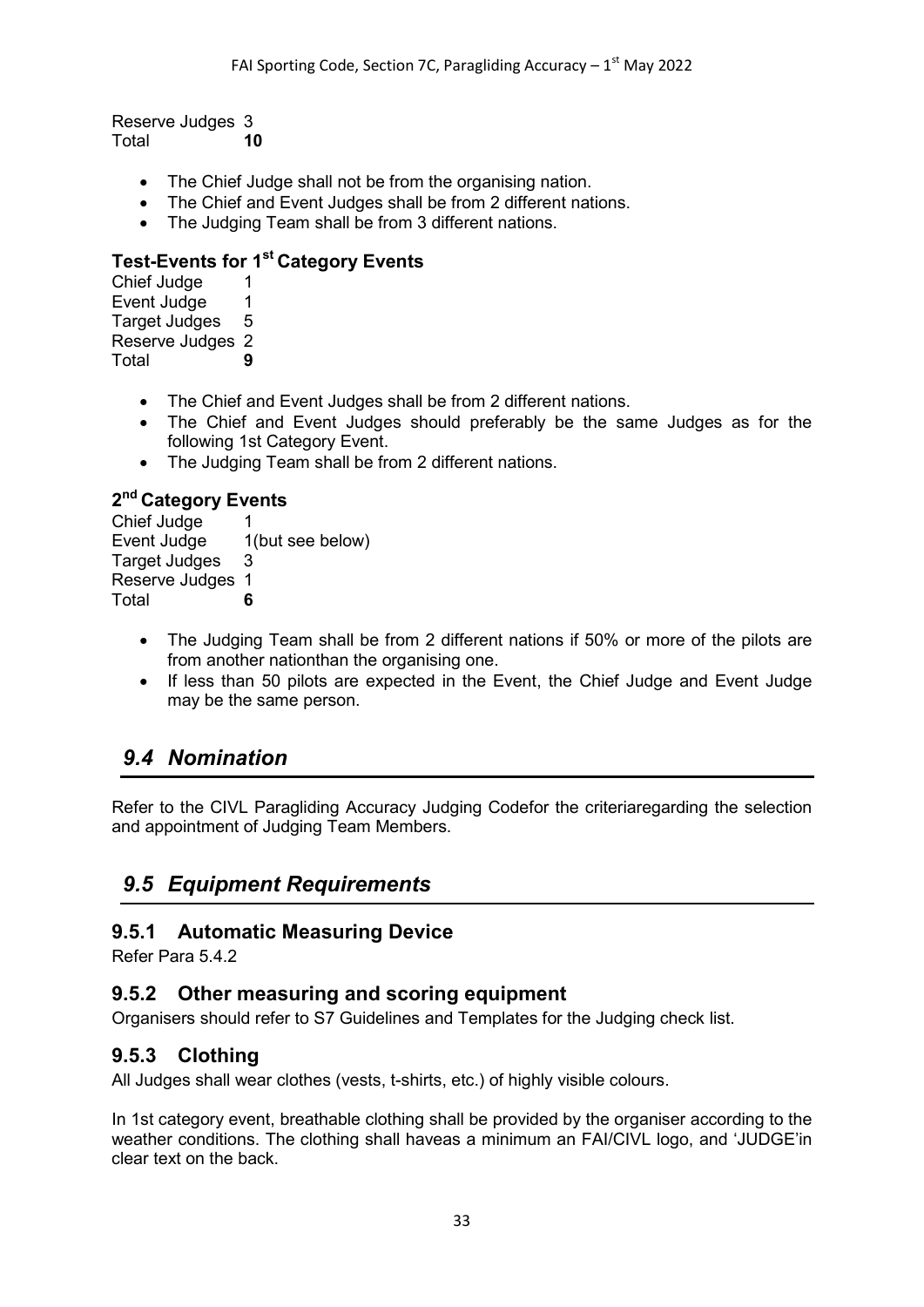### **9.5.4 Communication**

<span id="page-33-0"></span>The organiser shall provide communication equipment to facilitate direct communication between theMeet Director, Chief Judge, Event Judge, Launch Marshal, Steward and Jury.

#### <span id="page-33-1"></span>**9.5.5 Shelter**

The organiser must provide a shelter and refreshment for Judges and supporting officials.

## <span id="page-33-2"></span>*9.6 Judging register*

The CIVL Category 1 judges list is maintained by CIVL.

All Judges attending CIVL's judging seminars and who are appointed to act as judges at category 1 competitions or their pre-events are recordedon the list. CIVL judging seminar organisers are responsible for collecting and submitting data onjudges to CIVL.

NACs are responsible for maintaining their own Cat2 (and national) judging registers.